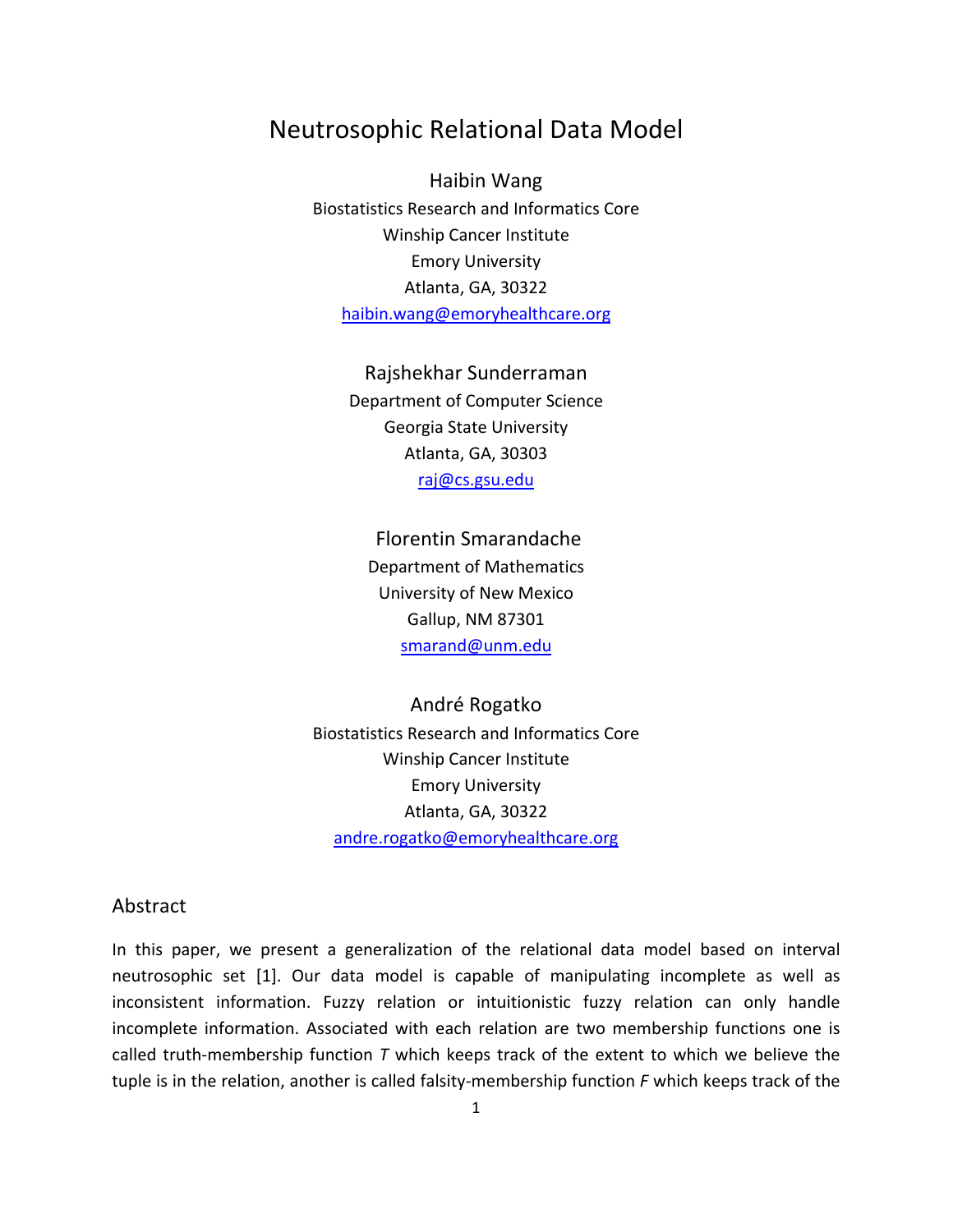extent to which we believe that it is not in the relation. A neutrosophic relation is inconsistent if there exists one tuple  $\alpha$  such that  $T(\alpha) + F(\alpha) > 1$ . In order to handle inconsistent situation, we propose an operator called "split" to transform inconsistent neutrosophic relations into pseudo‐consistent neutrosophic relations and do the set‐theoretic and relation‐theoretic operations on them and finally use another operator called "combine" to transform the result back to neutrosophic relation. For this data model, we define algebraic operators that are generalizations of the usual operators such as intersection, union, selection, join on fuzzy relations. Our data model can underlie any database and knowledge‐base management system that deals with incomplete and inconsistent information.

**Keyword**: Interval neutrosophic set, fuzzy relation, inconsistent information, incomplete information, neutrosophic relation.

# 1. Introduction

 Relational data model was proposed by Ted Codd's pioneering paper [2]. Since then, relational database systems have been extensively studied and a lot of commercial relational database systems are currently available [3, 4]. This data model usually takes care of only well‐ defined and unambiguous data. However, imperfect information is ubiquitous – almost all the information that we have about the real world is not certain, complete and precise [5]. Imperfect information can be classified as: incompleteness, imprecision, uncertainty, and inconsistency. Incompleteness arises from the absence of a value, imprecision from the existence of a value which cannot be measured with suitable precision, uncertainty from the fact that a person has given a subjective opinion about the truth of a fact which he/she does not know for certain, and inconsistency from the fact that there are two or more conflicting values for a variable.

 In order to represent and manipulate various forms of incomplete information in relational databases, several extensions of the classical relational model have been proposed [6, 7, 8, 9, 10, 11]. In some of these extensions, a variety of "null values" have been introduced to model unknown or not‐applicable data values. Attempts have also been made to generalize operators of relational algebra to manipulate such extended data models [6, 8, 11, 12, 13]. The fuzzy set theory and fuzzy logic proposed by Zadeh [14] provide a requisite mathematical framework for dealing with incomplete and imprecise information. Later on, the concept of interval‐valued fuzzy sets was proposed to capture the fuzziness of grade of membership itself [15]. In 1986, Atanassov introduced the intuitionistic fuzzy set [16] which is a generalization of fuzzy set and provably equivalent to interval-valued fuzzy set. The intuitionistic fuzzy sets consider both truth-membership *T* and falsity-membership *F* with  $T(a)$ ,  $F(a) \in [0,1]$  and  $T(a) + F(a) \le 1$ . Because of the restriction, the fuzzy set, interval-valued fuzzy set, and intuitionistic fuzzy set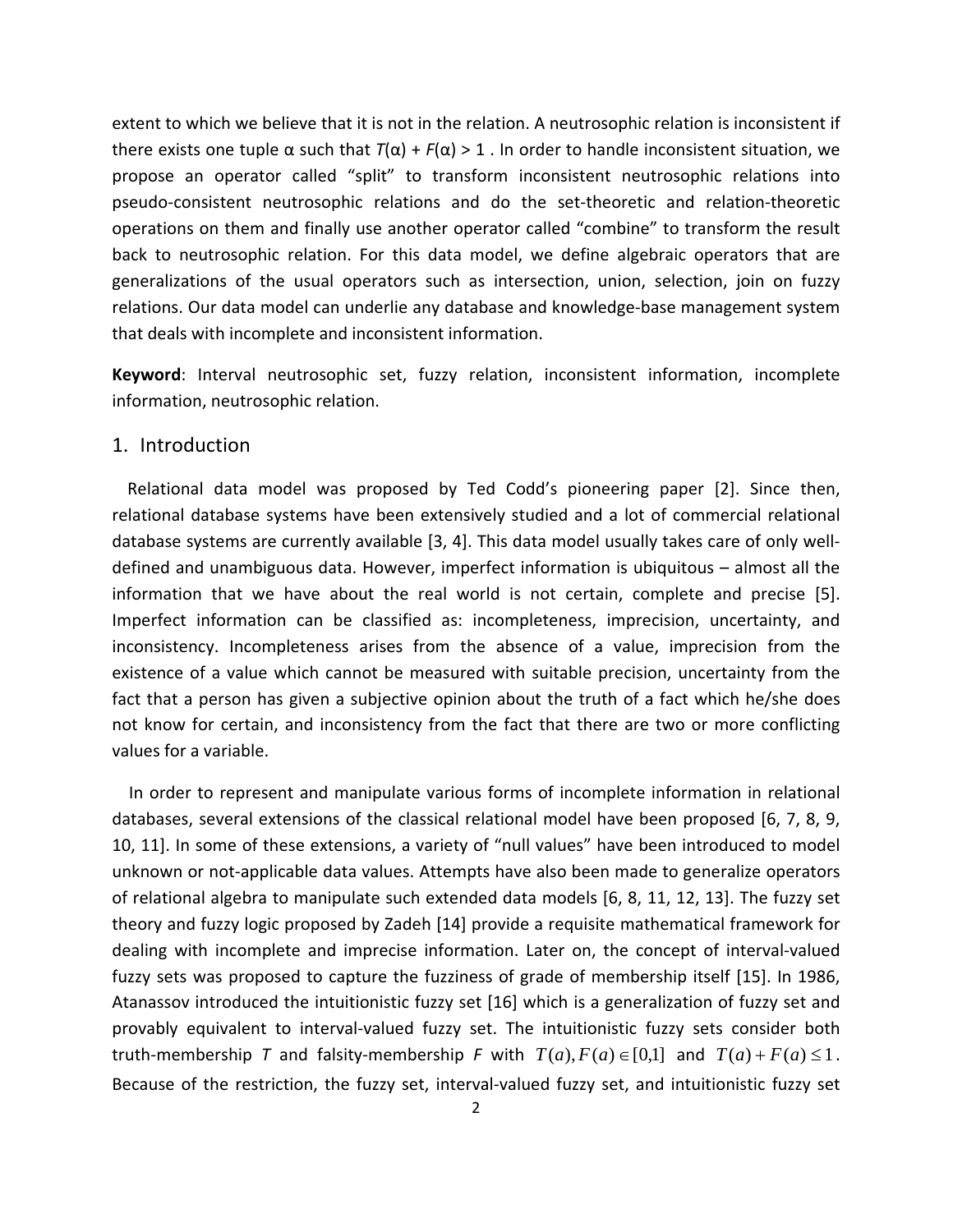cannot handle inconsistent information. Some authors [17, 18, 19, 20, 21, 22, 23] have studied relational databases in the light of fuzzy set theory with an objective to accommodate a wider range of real-world requirements and to provide closer man-machine interactions. Probability, possibility, and Dempster‐Shafer theory have been proposed to deal with uncertainty. Possibility theory [24] is built upon the idea of a fuzzy restriction. That means a variable could only take its value from some fuzzy set of values and any value within that set is a possible value for the variable. Because values have different degrees of membership in the set, they are possible to different degrees. Prade and Testemale [25] initially suggested using possibility theory to deal with incomplete and uncertain information in database. Their work is extended in [26] to cover multivalued attributes. Wong [27] proposes a method that quantifies the uncertainty in a database using probabilities. His method maybe is the simplest one which attached a probability to every member of a relation, and to use these values to provide the probability that a particular value is the correct answer to a particular query. Carvallo and Pittarelli [28] also use probability theory to model uncertainty in relational databases systems. Their method augmented projection and join operations with probability measures.

 However, unlike incomplete, imprecise, and uncertain information, inconsistent information has not enjoyed enough research attention. In fact, inconsistent information exists in a lot of applications. For example, in data warehousing application, inconsistency will appear when trying to integrate the data from many different sources. Another example is that in the expert system, there exist facts which are inconsistent with each other. Generally, two basic approaches have been followed in solving the inconsistency problem in knowledge base: belief revision and paraconsistent logic. The goal of the first approach is to make an inconsistent theory consistent, either by revising it or by representing it by a consistent semantics. On the other hand, the paraconsistent approach allows reasoning in the presence of inconsistency, and contradictory information can be derived or introduced without trivialization [29]. Bagai and Sunderraman [30, 31] proposed a paraconsistent realational data model to deal with incomplete and inconsistent information. The data model has been applied to compute the well-founded and fitting model of logic programming [32, 33]. This data model is based on paraconsistent logics which were studied in detail by de Costa [34] and Belnap [35].

 In this paper, we present a new relational data model – neutrosophic relational data model (NRDM). Our model is based on the neutrosophic set theory which is an extension of intuitionistic fuzzy set theory [36] and is capable of manipulating incomplete as well as inconsistent information. We use both truth-membership function grade  $\alpha$  and falsitymembership function grade  $\beta$  to denote the status of a tuple of a certain relation with  $\alpha, \beta \in [0,1]$  and  $\alpha + \beta \leq 2$ . NRDM is the generalization of fuzzy relational data model (FRDM). That is, when  $\alpha + \beta = 1$ , neutroshophic relation is the ordinary fuzzy relation. This model is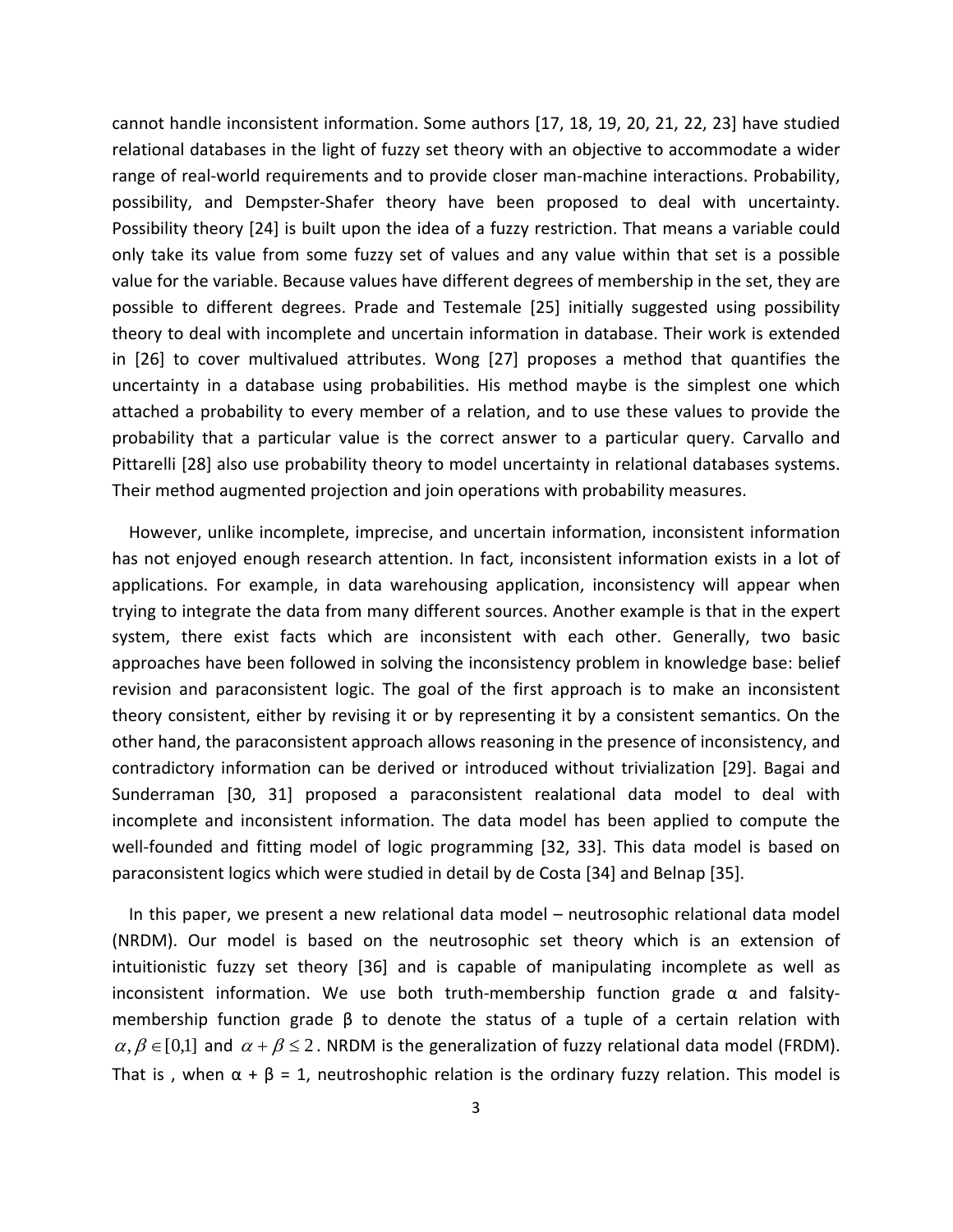distinct with paraconsistent relational data model (PRDM), in fact it can be easily shown that PRDM is a special case of NRDM. That is, when  $\alpha$ ,  $\beta$  = 0 or 1, neutrosophic relation is just paraconsistent relation. We can use Figure 1 to express the relationship among FRDM, PRDM, and NRDM.



Figure 1. Relationship among RDM, FRDM, PRDM, and NRDM

 We introduce neutrosophic relations, which are the fundamental mathematical structures underlying our model. These structures are strictly more general than classical fuzzy relations and intuititionistic fuzzy relations (interval-valued fuzzy relations), in that for any fuzzy relation or intuitionistic fuzzy relation there is a neutrosophic relation with the same information content, but not *vice versa*. The claim is also true for the relationship between neutrosophic relations and paraconsistent relations. We define algebraic operators over neutrosophic relations that extend the standard operators such as selection, join, union over fuzzy relations.

There are many potential applications of our new data model. Here are some examples:

- a) Web mining. Essentially the data and documents on the Web are heterogeneous, inconsistency is unavoidable. Using the presentation and reasoning method of our data model, it is easier to capture imperfect information on the Web which will provide more potentially valued‐added information.
- b) Bioinformatics. There is a proliferation of data sources. Each research group and each new experimental technique seems to generate yet another source of valuable data. But these data can be incomplete and imprecise, and even inconsistent. We could not simply throw away one data in favor of other data. So how to represent and extract useful information from these data will be a challenge problem.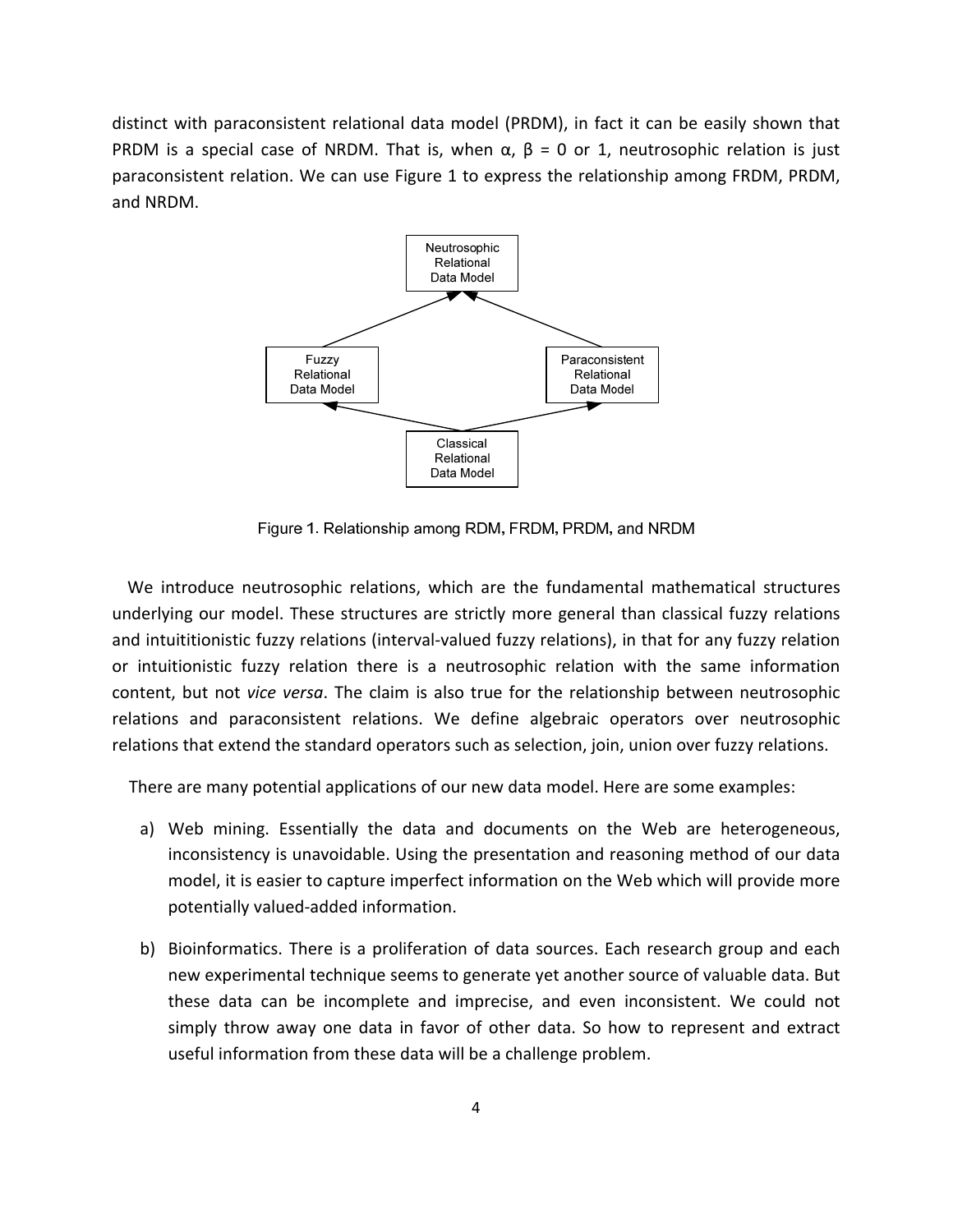c) Decision Support System. In decision support system, we need to combine the database with the knowledge base. There will be a lot of uncertain and inconsistent information, so we need an efficient data model to capture these information and reasoning with these information.

 The paper is organized as follow. Section 2 deals with some of the basic definitions and concepts of fuzzy relations and operations. Section 3 introduces neutrosophic relations and two notions of generalizing the fuzzy relational operators such as union, join, projection for these relations. Section 4 presents some actual generalized algebraic operators for the neutrosophic relations. These operators can be used for specifying queries for database systems built on such relations. Section 5 gives an illustrative application of these operators. Finally, section 6 contains some concluding remarks and directions for future work.

# 2. Fuzzy Relations and Operations

 In this section, we present the essential concepts of a fuzzy relational database. Fuzzy relations associate a value between 0 and 1 with every tuple representing the degree of membership of the tuple in the relation. We also present several useful query operators on fuzzy relations.

Let a *relation scheme* (or just *scheme*)  $\Sigma$  be a finite set of *attribute names*, where for any attribute name *A*∈ ∑ , *dom*(*A*) is a non‐empty *domain* of values for *A*. *A tuple* on ∑ is any map  $t:\Sigma\to\bigcup_{A\in\Sigma}dom(A)$  , such that  $t(A)\in dom(A)$  , for each  $A\in\Sigma$  . Let  $\tau(\Sigma)$  denote the set of all tuples on  $\Sigma$ .

**Definition 1** A *fuzzy relation* on scheme  $\Sigma$  is any map  $R : \tau(\Sigma) \to [0,1]$ . We let  $F(\Sigma)$  be the set of all fuzzy relations on  $\Sigma$ .

If  $\Sigma$  and  $\Delta$  are relation schemes such that  $\Delta \subseteq \Sigma$ , then for any tuple  $t \in \tau(\Delta)$ , we let  $t^{\Sigma}$  denote the set  $\{t' \in \tau(\Sigma) \mid t'(A) = t(A), \text{for all } A \in \Delta \}$  of all extensions of  $t$ . We extend this notion for any  $T \subseteq \tau(\Delta)$  by defining  $T^{\Sigma} = \bigcup_{t \in T} t^{\Sigma}$  .

#### 2.1 Set-theoretic operations on Fuzzy relations

**Definition 2 Union:** Let *R* and *S* be fuzzy relations on scheme  $\Sigma$ . Then,  $R \cup S$  is a fuzzy relation on scheme  $\Sigma$  given by

$$
(R \cup S)(t) = \max\{R(t), S(t)\}, \text{for any } t \in \tau(\Sigma).
$$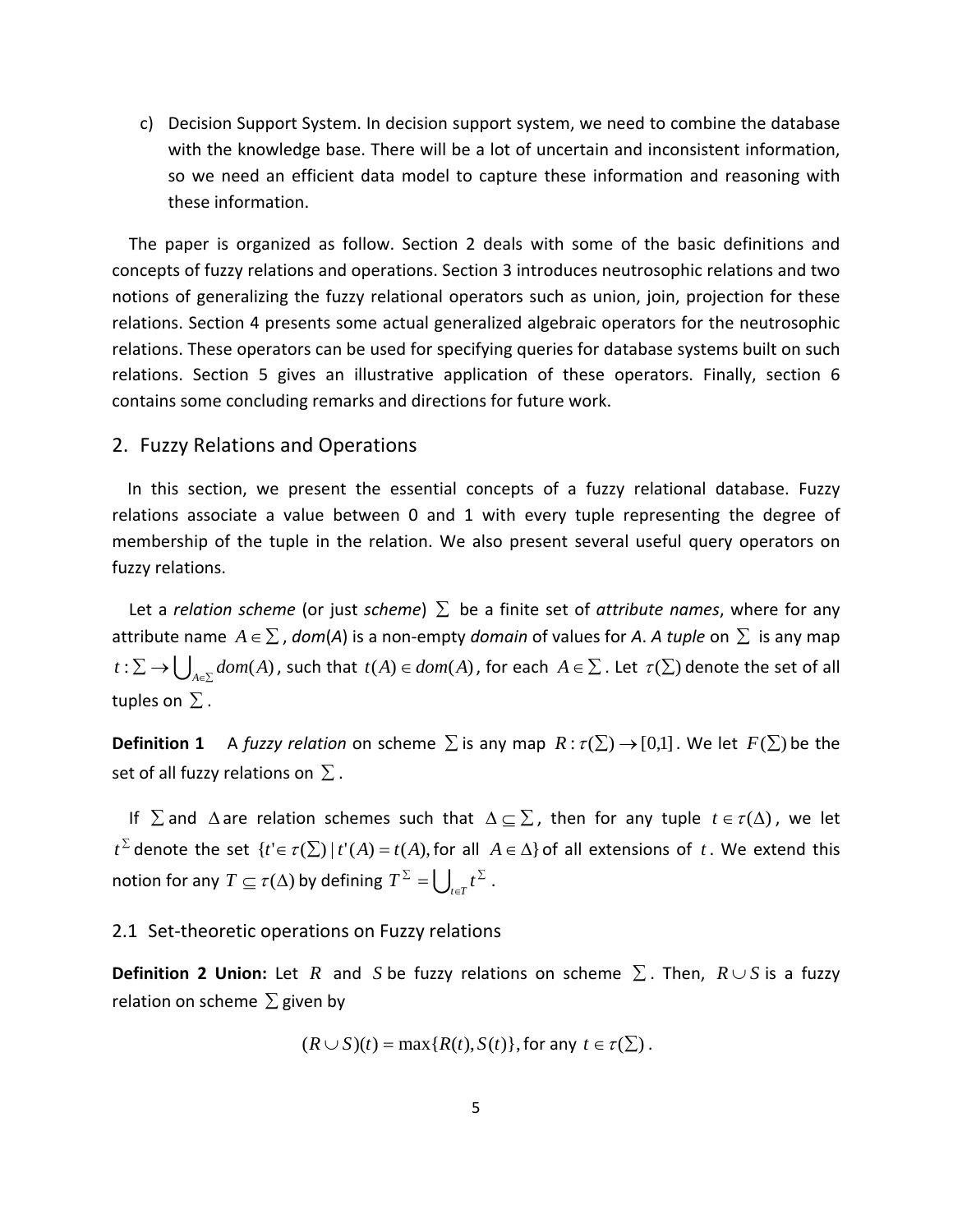**Definition 3 Complement**: Let *R* be a fuzzy relation on scheme  $\Sigma$ . Then,  $-R$  is a fuzzy relation on scheme  $\Sigma$  given by

$$
(-R)(t) = 1 - R(t), \text{ for any } t \in \tau(\Sigma).
$$

**Definition 4 Intersection**: Let *R* and *S* be fuzzy relations on scheme  $\Sigma$ . Then  $R \cap S$  is a fuzzy relation on scheme∑ given by

$$
(R \cap S)(t) = \min\{R(t), S(t)\}, \text{for any } t \in \tau(\Sigma).
$$

**Definition 5 Difference**: Let *R* and *S* be fuzzy relations on scheme ∑ . Then, *R* − *S* is a fuzzy relation on scheme $\Sigma$  given by

$$
(R-S)(t) = \min\{R(t),1-S(t)\}\text{, for any }t\in\tau(\Sigma)\text{.}
$$

#### 2.2 Relation-theoretic operations on Fuzzy relations

**Definition 6** Let *R* and *S* be fuzzy relations on schemes  $\Sigma$  and  $\Delta$ , respectively. Then, the *natural join* (or just *join*) of *R* and *S* , denoted *R* ∞ *S* is a fuzzy relation on scheme ∑∪Δ , given by

$$
(R \otimes S)(t) = \min\{R(\pi_{\Sigma}(t)), S(\pi_{\Lambda}(t))\}, \text{for any } t \in \tau(\Sigma \cup \Delta).
$$

**Definition 7** Let *R* be a fuzzy relation on scheme ∑ and letΔ ⊆ ∑ . Then, the *projection* of *R* onto  $\Delta$ , denoted by  $\prod_{\Delta}(R)$  is a fuzzy relation on scheme  $\Delta$  given by

$$
(\prod_{\Delta}(R))(t) = \max\{R(u) \mid u \in t^{\Sigma}\}, \text{ for any } t \in \tau(\Delta) .
$$

**Definition 8** Let *R* be a fuzzy relation on scheme  $\Sigma$ , and let *F* be any logic formula involving attribute names in  $\Sigma$ , constant symbols (denoting values in the attribute domains), equality symbol =, negation symbol  $\neg$ , and connectives∨ and  $\wedge$ . Then, the selection of *R* by *F*, denoted  $\overset{\bullet}{\sigma}_F(R)$  , is a fuzzy relation on scheme  $\Sigma$  , given by

$$
(\sigma_F(R))(t) = \begin{cases} R(t) & \text{if } t \in \sigma_F(\tau(\Sigma)) \\ 0 & \text{otherwise} \end{cases}
$$

where  $\sigma_F$  is the usual selection of tuples satisfying F.

# 3. Neutrosophic Relations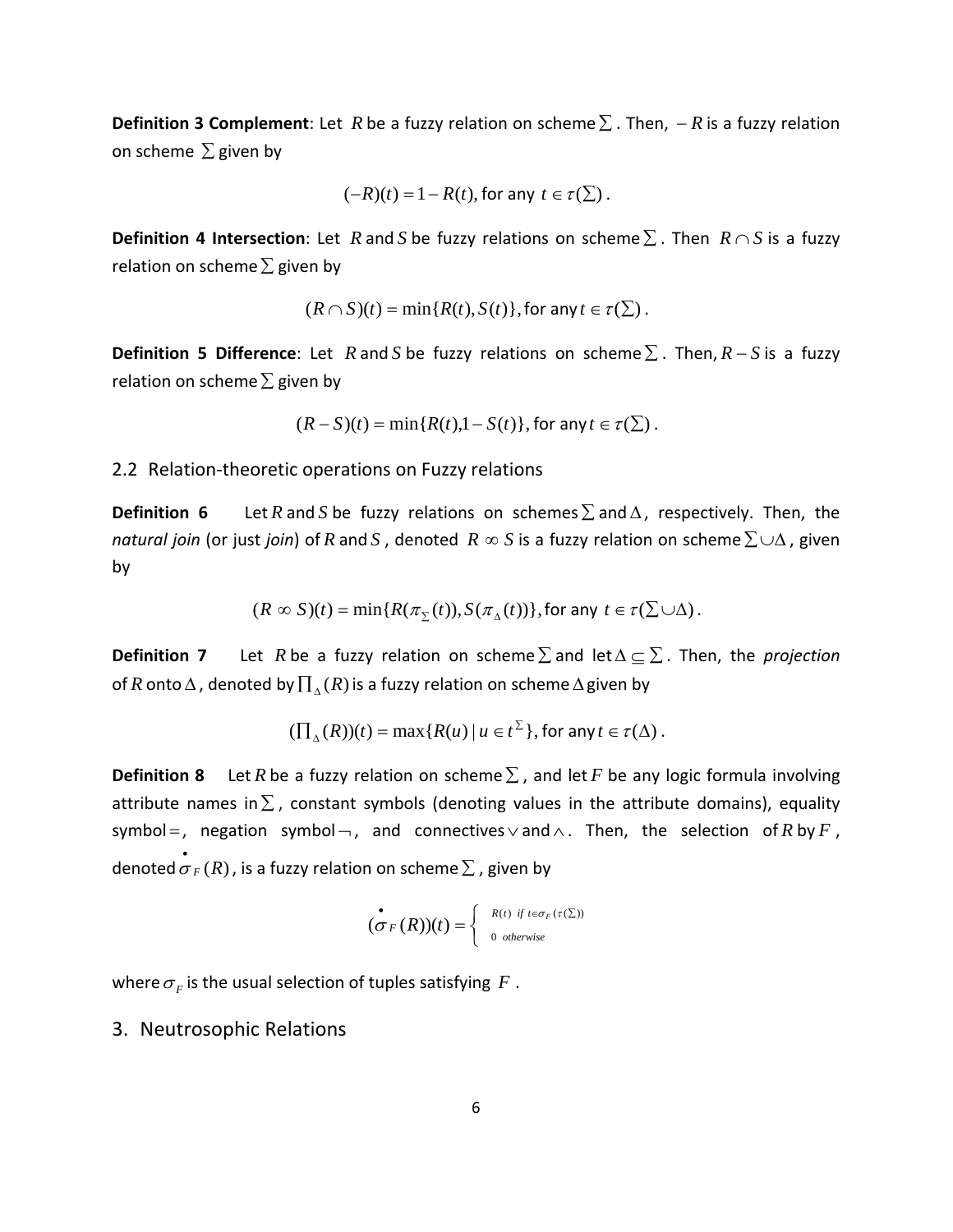In this section, we generalize fuzzy relations in such a manner that we are now able to assign a measure of belief and a measure of doubt to each tuple. We shall refer to these generalized fuzzy relations as *neutrosophic relations*. So, a tuple in a neutrosophic relation is assigned a measure  $\langle \alpha, \beta \rangle$ , $0 \le \alpha, \beta \le 1$ .  $\alpha$  will be referred to as the *belief* factor and  $\beta$  will be referred to as the *doubt* factor. The interpretation of this measure is that we believe with confidence  $\alpha$  and doubt with confidence  $\beta$  that the tuple is in the relation. The belief and doubt confidence factors for a tuple need not add to exactly 1. This allows for incompleteness and inconsistency to be represented. If the belief and doubt factors add up to less than 1, we have incomplete information regarding the tuple's status in the relation and if the belief and doubt factors add up to more than 1, we have inconsistent information regarding the tuple's status in the relation.

 In contrast to fuzzy relations where the grade of membership of a tuple is fixed, neutrosophic relations bound the grade of membership of a tuple to a subinterval $[\alpha, 1-\beta]$  for the case  $\alpha + \beta \leq 1$ .

 The operators on fuzzy relations can also be generalized for neutrosophic relations. However, any such generalization of operators should maintain the belief system intuition behind neutrosophic relations.

This section also develops two different notions of operator generalizations.

We now formalize the notion of a neutrosophic relation.

Recall that  $\tau(\Sigma)$  denotes the set of all tuples on any scheme  $\Sigma$  .

**Definition 9** A *neutrosophic relation*  $R$  on scheme  $\sum$  is any subset of

 $\tau(\Sigma) \times [0,1] \times [0,1]$ 

For any  $t \in \tau(\Sigma)$ , we shall denote an element of  $R$  as  $\langle t, R(t)^+, R(t)^-\rangle$ , where  $R(t)^+$  is the belief factor assigned to *t* by *R* and  $R(t)$ <sup> $-$ </sup> is the doubt factor assigned to *t* by *R* . Let  $V(\Sigma)$  be the set of all neutrosophic relations on  $\Sigma$  .

**Definition 10** A neutrosophic relation *R* on scheme∑ is *consistent* if  $R(t)^+ + R(t)^- \leq 1$ , for all  $t \in \tau(\Sigma)$ . Let  $C(\Sigma)$  be the set of all consistent neutrosophic relations on  $\Sigma$ . *R* is said to be *complete* if  $R(t)^+ + R(t)^- \geq 1$ , for all  $t \in \tau(\sum)$ . If R is both consistent and complete, *i.e.*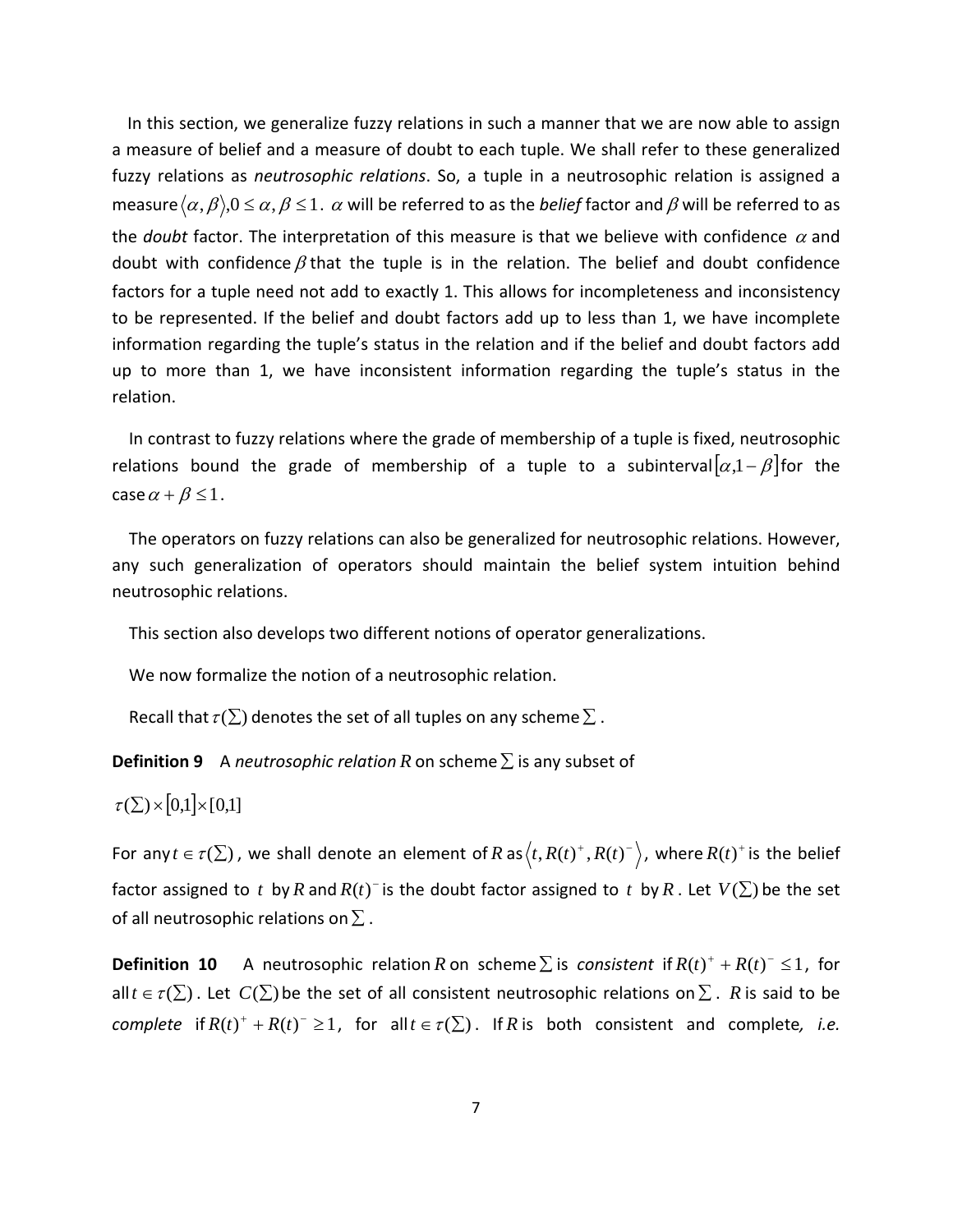$R(t)^+ + R(t)^- = 1$ , for all $t \in \tau(\Sigma)$ , then it is a *total* neutrosophic relation, and let  $T(\Sigma)$  be the set of all total neutrosophic relations on  $\Sigma$ .

**Definition 11** *R* is said to be *pseudo‐consistent* if  $\max\{b_i | (\exists t \in \tau(\Sigma))(\exists d_i)(\langle t, b_i, d_i \rangle \in R)\} + \max\{d_i | (\exists t \in \tau(\Sigma))(\exists b_i)(\langle t, b_i, d_i \rangle \in R\} > 1$ , where for these  $\langle t, b_i, d_i \rangle$ ,  $b_i + d_i = 1$ . Let  $P(\Sigma)$  be the set of all pseudo-consistent neutrosophic relations on  $\Sigma$ .

**Example 1** Neutrosophic relation  $R = \{ \langle a, 0.3, 0.7 \rangle, \langle a, 0.4, 0.6 \rangle, \langle b, 0.2, 0.5 \rangle, \langle c, 0.4, 0.3 \rangle \}$  is pseudo-consistent. Because for  $t = a$ ,  $\max\{0.3, 0.4\} + \max\{0.7, 0.6\} = 1.1 > 1$ .

 It should be observed that total neutrosophic relations are essentially fuzzy relations where the uncertainty in the grade of membership is eliminated. We make this relationship explicit by defining a one-one correspondence  $\lambda_{\Sigma}: T(\Sigma) \to F(\Sigma)$ , given by  $\lambda_{\Sigma}(R)(t) = R(t)^{+}$ , for all  $t \in \tau(\Sigma)$ . This correspondence is used frequently in the following discussion.

#### 3.1 Operator Generalizations

 It is easily seen that neutrosophic relations are a generalization of fuzzy relations, in that for each fuzzy relation there is a neutrosophic relation with the same information content, but not *vice versa*. It is thus natural to think of generalizing the operations on fuzzy relations such as union, join, and projection etc. to neutrosophic relations. However, any such generalization should be intuitive with respect to the belief system model of neutrosophic relations. We now construct a framework for operators on both kinds of relations and introduce two different notions of the generalization relationship among their operators.

An *n*-ary operator on fuzzy relations with signature  $\langle \sum_1,...,\sum_{n+1} \rangle$  is a function  $\Theta: F(\sum_1) \times \cdots \times F(\sum_n) \to F(\sum_{n+1})$ , where  $\sum_1, \ldots, \sum_{n+1}$  are any schemes. Similarly, an *n* - ary operator on neutrosophic relations with signature  $\langle \sum_1,...,\sum_{n+1} \rangle$  is a function  $\Psi : V(\sum_{1} \times \cdots V(\sum_{n} \rightarrow V(\sum_{n+1} \infty$ 

**Definition 12** An operator  $\Psi$  on neutrosophic relations with signature  $\langle \sum_1,...,\sum_{n+1} \rangle$  is *totality preserving* if for any total neutrosophic relations  $R_1, ..., R_n$  on schemes  $\sum_1, ..., \sum_n$ , respectively,  $\Psi(R_1, ..., R_n)$  is also total.

**Definition 13** A totality preserving operator Ψ on neutrosophic relations with signature  $\langle \sum_1,...,\sum_{n+1} \rangle$  is a *weak generalization* of an operator Θ on fuzzy relations with the same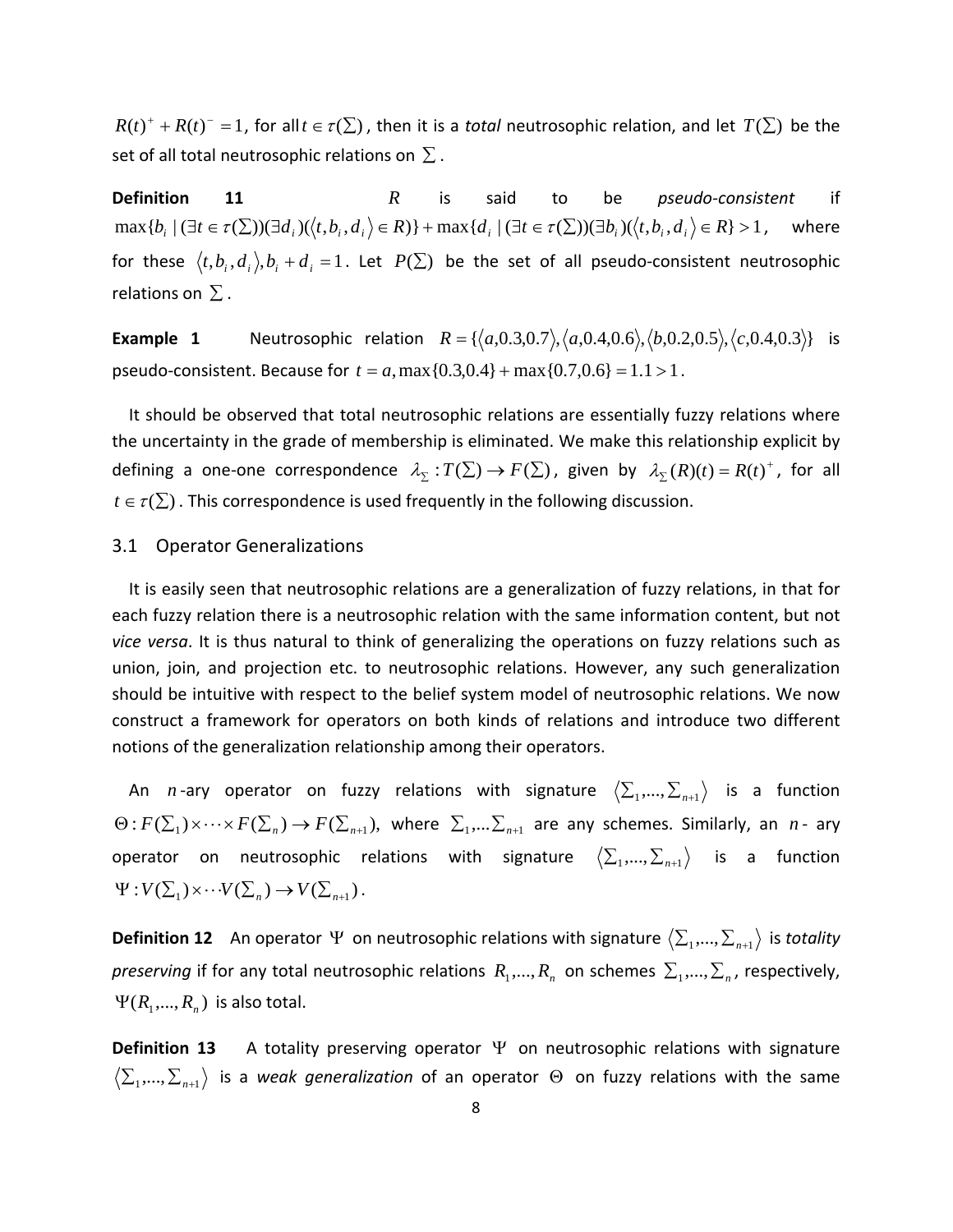signature, if for any total neutrosophic relations  $R_1, ..., R_n$  on scheme  $\sum_1, ..., \sum_n$ , respectively, we have

$$
\lambda_{\sum_{n+1}}(\Psi(R_1,...,R_n)) = \Theta(\lambda_{\sum_{1}}(R_1),...,\lambda_{\sum_{n}}(R_n)).
$$

The above definition essentially requires  $\Psi$  to coincide with  $\Theta$  on total neutrosophic realtions (which are in one‐one correspondence with the fuzzy relations). In general, there may be many operators on neutrosophic relations that are weak generalizations of a given operator Θ on fuzzy relations. The behavior of the weak generalizations of  $\Theta$  on even just the consistent neutrosophic relations may in general vary. We require a stronger notion of operator generalization under which, at least when restricted to consistent neutrosophic relations, the behavior of all the generalized operators is the same. Before we can develop such a notion, we need that of 'representation' of a neutrosophic relation.

 We associate with a consistent neutrosophic relation *R* the set of all (fuzzy relations corresponding to) total neutrosophic relations obtainable from *R* by filling the gaps between the belief and doubt factors for each tuple. Let the map  $\mathit{reps}_\Sigma : C(\Sigma) \to 2^{F(\Sigma)}$  be given by

$$
reps_{\Sigma}(R) = \{Q \in F(\Sigma) \mid \bigwedge_{t_i \in \tau(\Sigma)} (R(t_i)^+ \leq Q(t_i) \leq 1 - R(t_i)^-)\}.
$$

The set  $reps_{\gamma}(R)$  contains all fuzzy relations that are 'completions' of the consistent neutrosophic relation *R* . Observe that *reps*<sub>y</sub> is defined only for consistent neutrosophic relations and produces sets of fuzzy relations. Then we have following observation.

**Proposition 1** For any consistent neutrosophic relation *R* on scheme ∑ , *reps* (*R*) <sup>∑</sup> is the singleton  $\{\lambda_{\Sigma}(R)\}\$ iff *R* is total.

Proof It is clear from the definition of consistent and total neutrosophic relations and from the definition of *reps* operation.

We now need to extend operators on fuzzy relations to sets of fuzzy relations. For any operator  $\Theta: F(\sum_{1}) \cdots F(\sum_{n}) \to F(\sum_{n+1})$  on fuzzy relations, we let  $S(\Theta): 2^{F(\Sigma_1)} \times \cdots \times 2^{F(\Sigma_n)} \to 2^{F(\Sigma_{n+1})}$  be a map on sets of fuzzy relations defined as follows. For any sets  $M_{1,...,M_n}$  of fuzzy relations on schemes  $\sum_1,...,\sum_n$ , respectively,

$$
S(\Theta)(M_1,...,M_n) = \{ \Theta(R_1,...,R_n) \mid R_i \in M_i, \text{ for all } i, 1 \le i \le n \}.
$$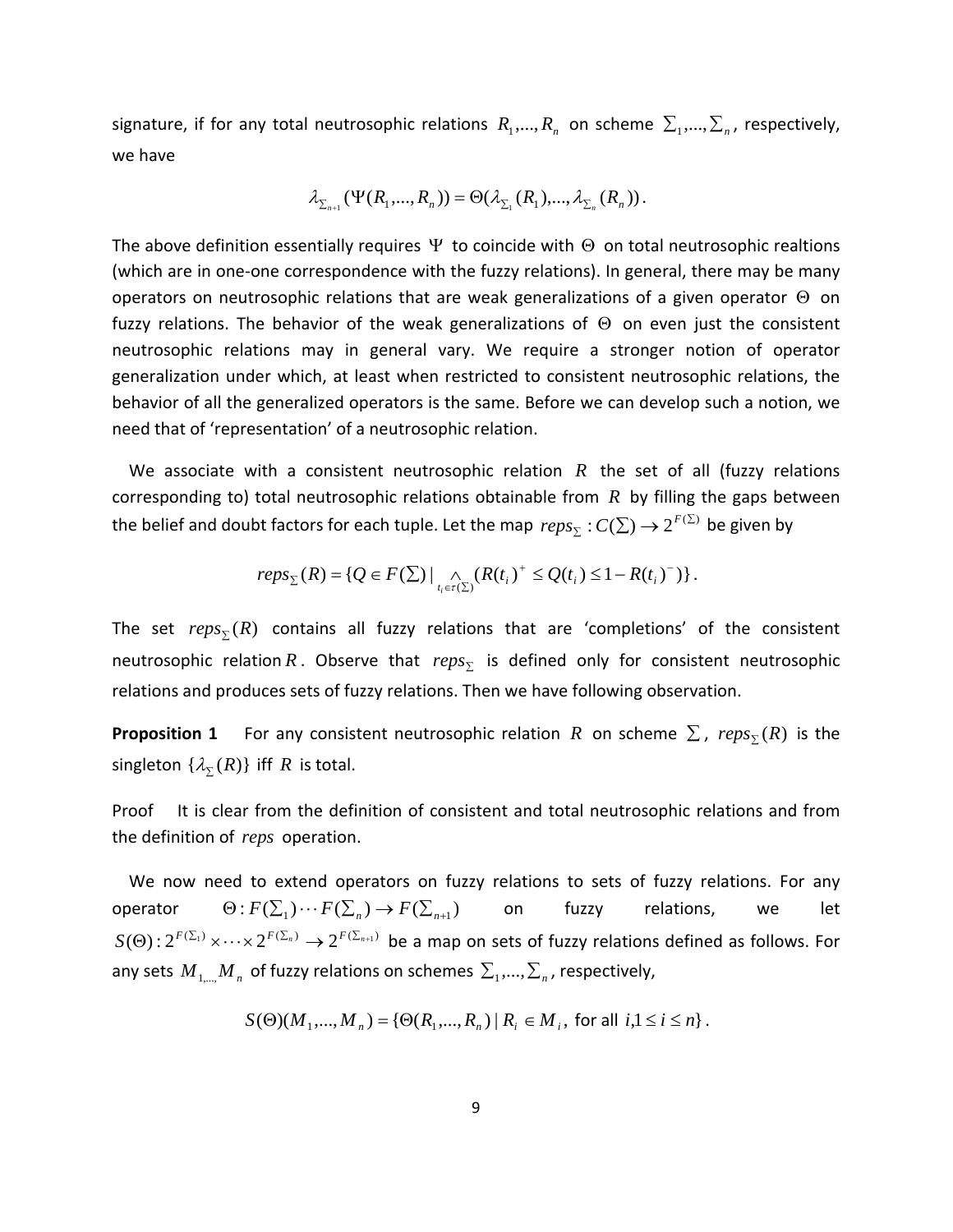In other words,  $S(\Theta)(M_1,...,M_n)$  is the set of  $\Theta$  - images of all tuples in the Cartesian product  $M_1 \times \cdots \times M_n$ . We are now ready to lead up to a stronger notion of operator generalization.

**Definition 14** An operator Ψ on neutrosophic relations with signature <sup>1</sup> <sup>1</sup> ,..., ∑ ∑*n*<sup>+</sup> is *consistency preserving* if for any consistent neutrosophic relations  $R_1, ..., R_n$  on schemes  $\sum_1$ ,...,  $\sum_n$ , respectively,  $\Psi(R_1, ..., R_n)$  is also consistent.

**Definition 15** A consistency preserving operator Ψ on neutrosophic relations with signature  $\langle \sum_1,...,\sum_{n+1}\rangle$  is a *strong generalization* of an operator Θ on fuzzy relations with the same signature, if for any consistent neutrosophic relations  $R_1, ..., R_n$  on schemes  $\sum_1, ..., \sum_n$ , respectively, we have

$$
reps_{\sum_{n+1}}(\Psi(R_1,...,R_n)) = S(\Theta)(reps_{\sum_{1}}(R_1),...,reps_{\sum_{n}}(R_n)).
$$

Given an operator  $\Theta$  on fuzzy relations, the behavior of a weak generalization of  $\Theta$  is 'controlled' only over the total neutrosophic relations. On the other hand, the behavior of a strong generalization is 'controlled' over all consistent neutrosophic relations. This itself suggests that strong generalization is a stronger notion than weak generalization. The following proposition makes this precise.

**Proposition 2** If Ψ is a strong generalization of Θ , then Ψ is also a weak generalization of Θ .

Proof Let  $\langle \sum_1,...,\sum_{n+1} \rangle$  be the signature of  $\Psi$  and  $\Theta$ , and let  $R_1,...,R_n$  be any total neutrosophic relations on schemes  $\sum_1,...,\sum_n$ , respectively. Since all total relations are consistent, and  $\Psi$  is a strong generalization of  $\Theta$ , we have that

$$
reps_{\sum_{n+1}}(\Psi(R_1,...,R_n)) = S(\Theta)(reps_{\sum_{1}}(R_1),...,reps_{\sum_{n}}(R_n)),
$$

Proposition 1 gives us that for each  $i, 1 \le i \le n$ ,  $reps_{\sum_i}(R_i)$  is the singleton set  $\{\lambda_{\sum_i}(R_i)\}\$ . Therefore,  $S(\Theta)(reps_{\Sigma_1}(R_i),...,reps_{\Sigma_n}(R_n))$  is just the singleton set:  $\{\Theta(\lambda_{\Sigma_1}(R_1),...,\lambda_{\Sigma_n}(R_n))\}$ . Here,  $\Psi(R_1,..., R_n)$  is total, and  $\lambda_{\sum_{n=1}}(\Psi(R_1,..., R_n)) = \Theta(\lambda_{\sum_{n=1}}(R_1),..., \lambda_{\sum_{n=1}}(R_n))$ , i.e.  $\Psi$  is a weak generalization of Θ .

 Though there may be many strong generalizations of an operator on fuzzy relations, they all behave the same when restricted to consistent neutrosophic relations. In the next section, we propose strong generalizations for the usual operators on fuzzy relations. The proposed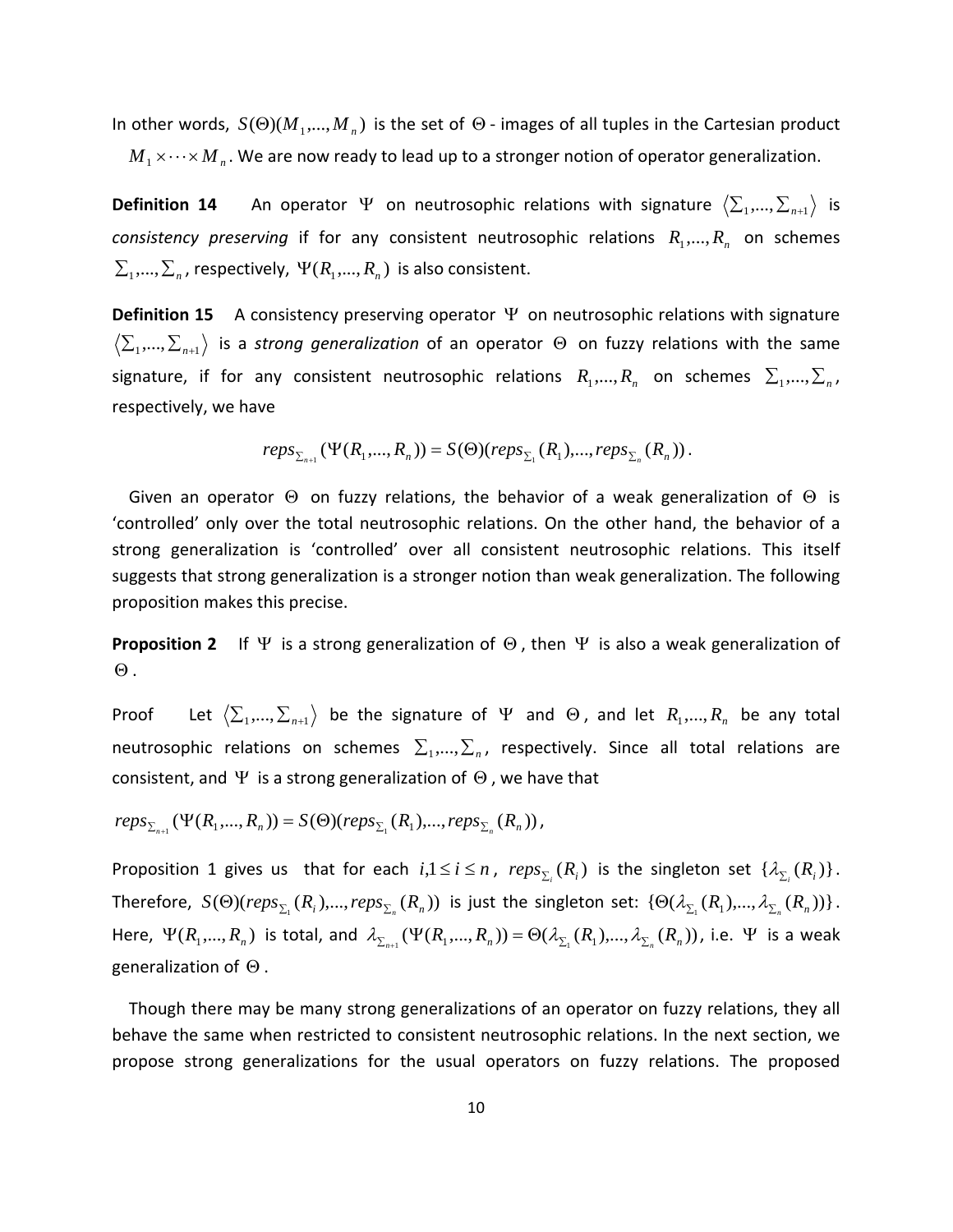generalized operators on neutrosophic relations correspond to the belief system intuition behind neutrosophic relations.

 First we will introduce two special operators on neutrosophic relations called split and combine to transform inconsistent neutrosophic relations into pseudo‐consistent neutrosophic relations and transform pseudo‐consistent neutrosophic relations into inconsistent neutrosophic relations.

**Definition 16 (Split Operator**  $\Delta$ ) Let *R* be a neutrosophic relation on scheme  $\Sigma$ . Then,  $\Delta(R) = \{ \langle t, b, d \rangle \mid \langle t, b, d \rangle \in R \text{ and } b+d \leq 1 \} \cup$ 

$$
\{\langle t,b',d'\rangle \mid \langle t,b,d\rangle \in R \text{ and } b+d>1 \text{ and } b'=b \text{ and } d'=1-b\} \cup
$$
  

$$
\{\langle t,b',d'\rangle \mid \langle t,b,d\rangle \in R \text{ and } b+d>1 \text{ } b'=1-d \text{ and } d'=d\}.
$$

It is obvious that  $\Delta(R)$  is pseudo-consistent if R is inconsistent.

**Definition 17** (**Combine Operator**  $\nabla$ ) Let *R* be a neutrosophic relation on scheme  $\Sigma$ . Then,  $\langle t, b, d \rangle \in R$  and  $(\forall b_i)(\forall d_i)(\langle t, b_i, d_i \rangle \rightarrow d \geq d_i))$ .  $\nabla(R) = \{ \langle t, b', d' \rangle | (\exists b)(\exists d)((\langle t, b', d \rangle \in R \text{ and } (\forall b_i, d_i)(\langle t, b_i, d_i \rangle \rightarrow b' \ge b_i) \text{ and }$ 

It is obvious that  $\nabla(R)$  is inconsistent if *R* is pseudo-consistent.

 Note that strong generalization defined above only holds for consistent or pseudo‐consistent neutrosophic relations. For any arbitrary neutrosophic relations, we should first use split operation to transform them into non‐inconsistent neutrosophic relations and apply the set‐ theoretic and relation‐theoretic operations on them and finally use combine operation to transform the result into arbitrary neutrosophic relation. For the simplification of notation, the following generalized algebra is defined under such assumption.

#### 4. Generalized Algebra on Neutrosophic Relations

 In this section, we present one strong generalization each for the fuzzy relation operators such as union, join, and projection. To reflect generalization, a hat is placed over a fuzzy relation operator to obtain the corresponding neutrosophic relation operator. For example,

 $∞$  denotes the natural join mong fuzzy relations, and  $\overset{\wedge}{\infty}$  denotes natural join on neutrosophic relations. These generalized operators maintain the belief system intuition behind neutrosophic relations.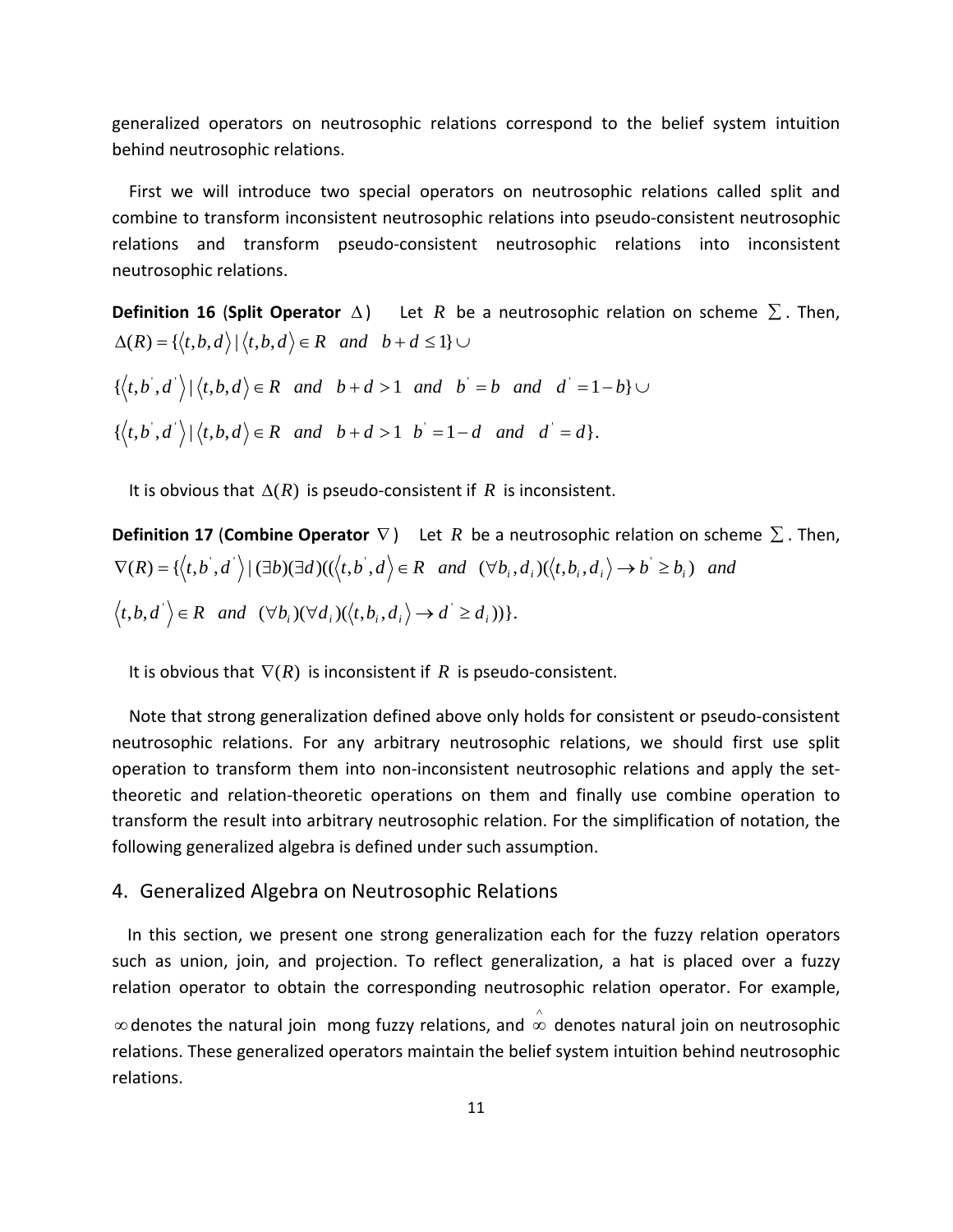#### 4.1 Set‐Theoretic Operators

We first generalize the two fundamental set-theoretic operators, union and complement.

**Definition 18** Let *R* and *S* be neutrosophic relations on scheme  $\Sigma$ . Then,

(a) the *union* of  $\overline{R}$  and  $\overline{S}$  , denoted  $\overline{R \cup S}$  , is a neutrosophic relation on scheme  $\overline{\Sigma}$  , given by

$$
(\overset{\wedge}{R\cup}S)(t)=\Big\langle \max\{R(t)^+,S(t)^+\},\min\{R(t)^-,S(t)^-\}\Big\rangle,\text{ for any }t\in\tau(\Sigma);
$$

(b) the *complement* of  $R$  , denoted  $\rightharpoonup R$  , is a neutrosophic relation on scheme  $\Sigma$  , given by

$$
(-R)(t) = \langle R(t)^-, R(t)^+ \rangle, \text{ for any } t \in \tau(\Sigma).
$$

 An intuitive appreciation of the union operator can be obtained as follows: Given a tuple *t* , since we believed that it is present in the relation R with confidence  $R(t)^{+}$  and that it is present in the relation *S* with confidence  $S(t)^+$ , we can now believe that the tuple *t* is present in the "either  $-R$  - or - S" relation with confidence which is equal to the larger of  $R(t)^{+}$  and  $S(t)^+$ . Using the same logic, we can now believe in the absence of the tuple *t* from the "either" ‐ *R* ‐ or ‐ *S* " relation with confidence which is equal to the smaller (because *t* must be absent from both *R* and *S* for it to be absent from the union) of  $R(t)$  and  $S(t)$ . The definition of *complement* and of all the other operators on neutrosophic relations defined later can (and should) be understood in the same way.

**Proposition 3** The operators  $\overset{\wedge}{\cup}$  and unary  $\overset{\wedge}{-}$  on neutrosophic relations are strong generalizations of the operators  $\cup$  and unary – on fuzzy relations.

Proof Let *R* and *S* be consistent neutrosophic relations on scheme  $\sum$  . Then  $reps_{\sum}$   $(R \cup S)$  is the set

$$
\{Q \mid \bigwedge_{t_i \in \tau(\Sigma)} (\max\{R(t_i)^+, S(t_i)^+\} \leq Q(t_i) \leq 1 - \min\{R(t_i)^-, S(t_i)^-\}\}
$$

This set is the same as the set

$$
\{r \cup s \mid \bigwedge_{t_i \in \tau(\Sigma)} (R(t_i)^+ \le r(t_i) \le 1 - R(t_i)^-), \bigwedge_{t_i \in \tau(\Sigma)} (S(t_i)^+ \le s(t_i) \le 1 - S(t_i)^-)\}
$$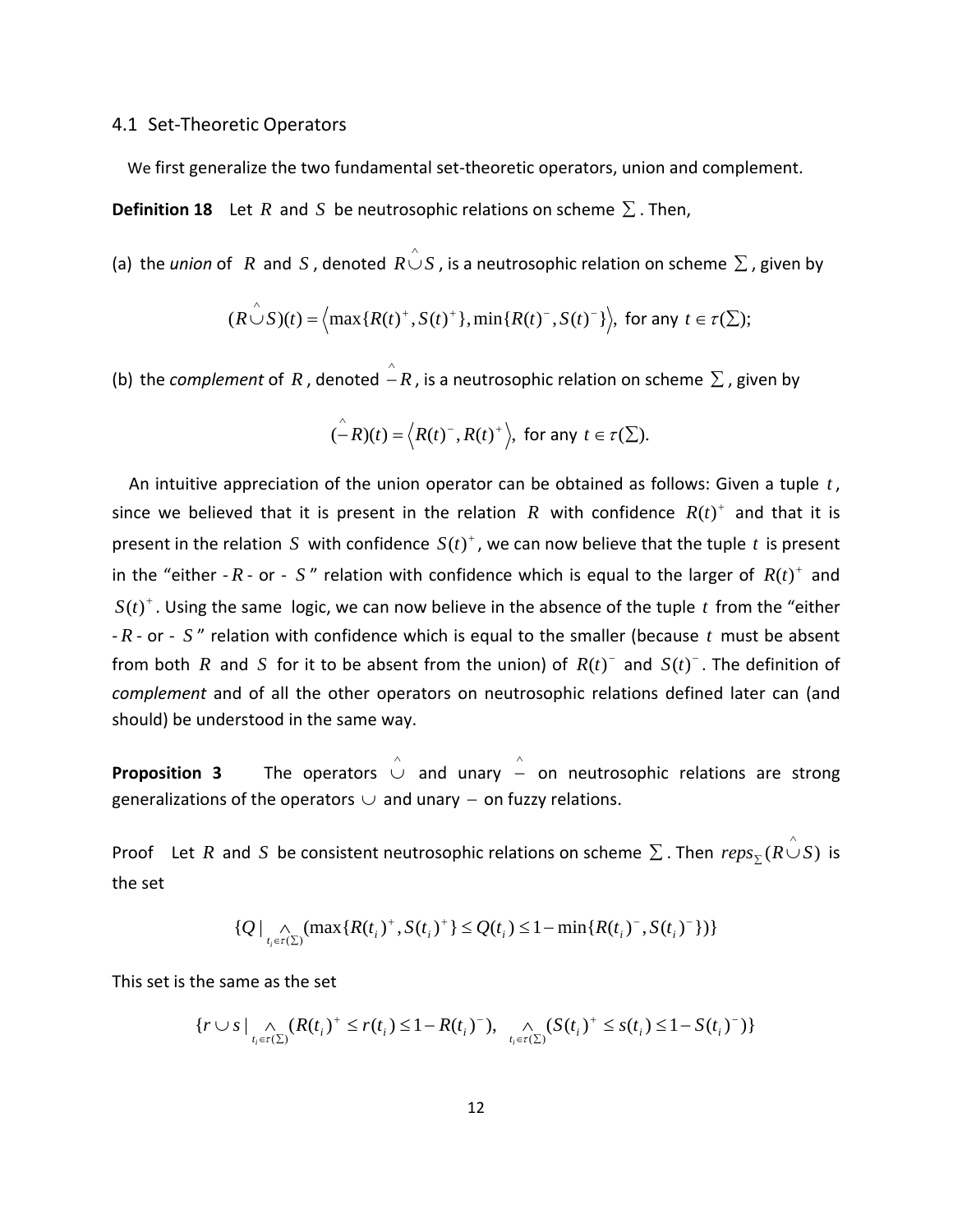which is  $\overline{S(\cup)(reps}_{\Sigma}(R),\> \> reps_{\Sigma}(S))$ . Such a result for unary  $\stackrel{\wedge}{-}$  can also be shown similarly.

For sake of completeness, we define the following two related set-theoretic operators:

**Definition 19** Let *R* and *S* be neutrosophic relations on scheme  $\Sigma$ . Then,

(a) the *intersection* of  $R$  and  $S$ , denoted  $R \cap S$ , is a neutrosophic relation on scheme  $\Sigma$ , given by

$$
(\overset{\wedge}{R}\overset{\wedge}{\cap}S)(t)=\left\langle \min\{R(t)^{+},S(t)^{+}\},\max\{R(t)^{-},S(t)^{-}\}\right\rangle,\text{ for any }t\in\tau(\Sigma).
$$

(b) the *difference* of  $R$  and  $S$ , denoted  $R \hat{-} S$ , is a neutrosophic relation on scheme  $\Sigma$ , given by

$$
(\hat{R} \cap S)(t) = \left\langle \min\{R(t)^+, S(t)^-\}, \max\{R(t)^-, S(t)^+\} \right\rangle, \text{ for any } t \in \tau(\Sigma).
$$

 The following proposition relates the intersection and difference operators in terms of the more fundamental set-theoretic operators union and complement.

**Proposition 4** For any neutrosophic relations *R* and *S* on the same scheme, we have

$$
R \cap S = \hat{-} (\hat{-}R \hat{\cup} - S), \text{ and}
$$
  

$$
R \hat{-}S = \hat{-} (\hat{-}R \hat{\cup} S).
$$

Proof By definition,

$$
\hat{\overline{R}}(t) = \langle R(t)^-, R(t)^+ \rangle
$$
  
\n
$$
\hat{\overline{S}}(t) = \langle S(t)^-, S(t)^+ \rangle
$$
  
\nand 
$$
\hat{\overline{R}}(t) = \langle S(t)^-, S(t)^+ \rangle
$$
  
\nso, 
$$
\hat{\overline{R}}(t) = \langle \max(R(t)^-, S(t)^-), \min(R(t)^+, S(t)^+) \rangle
$$
  
\nso, 
$$
\hat{\overline{R}}(t) = \langle \min(R(t)^+, S(t)^+), \max(R(t)^-, S(t)^-) \rangle = R \hat{\overline{S}}(t).
$$

The second part of the result can be shown similarly.

4.2 Relation‐Theoretic Operators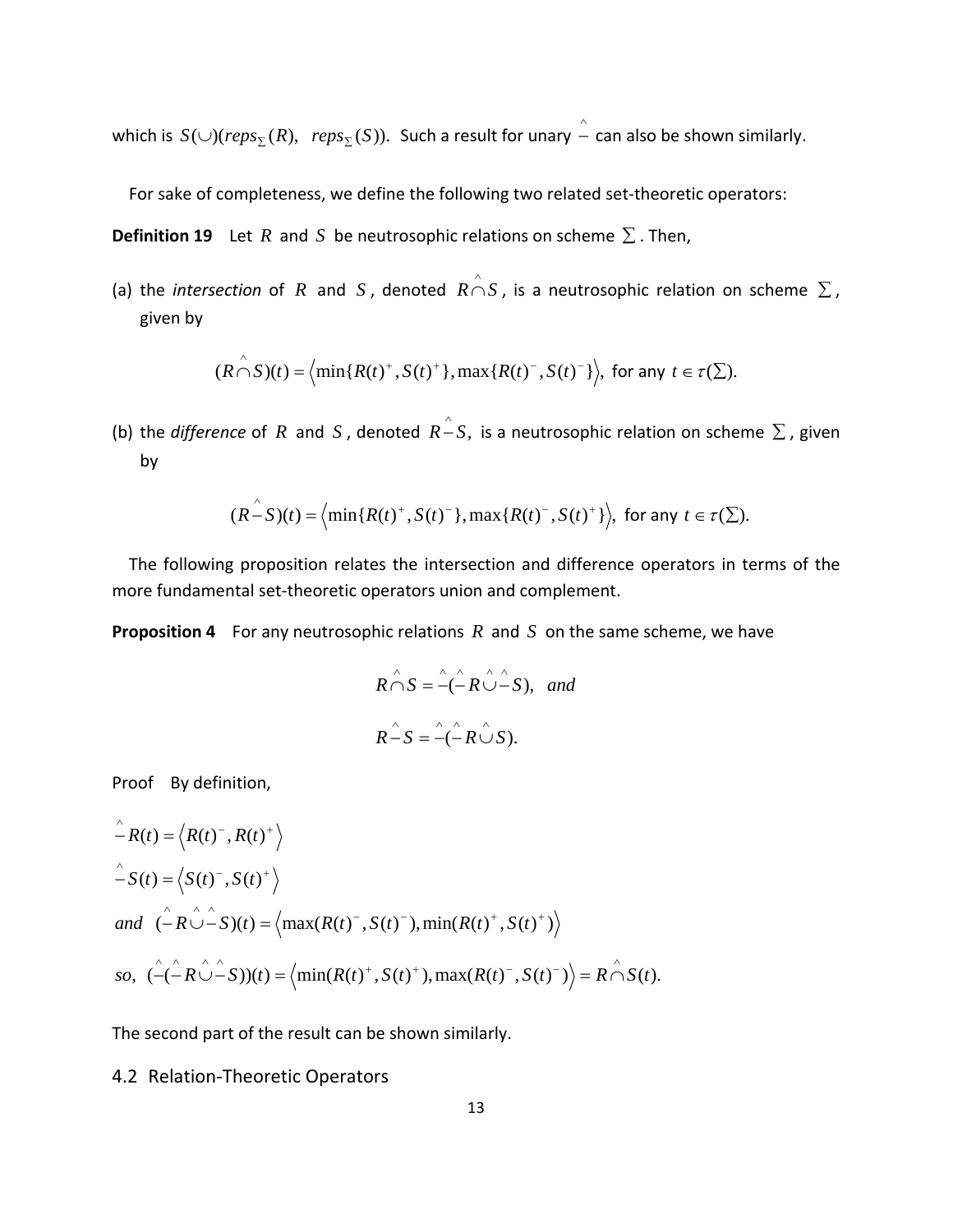We now define some relation-theoretic algebraic operators on neutrosophic relations.

**Definition 20** Let *R* and *S* be neutrosophic relations on schemes  $\sum$  and  $\Delta$ , respectively. Then, the *natural join* (further for short called *join*) of  $R$  and  $S$ , denoted  $R \stackrel{\wedge}{\infty} S$ , is a neutrosophic relation on scheme ∑∪Δ, given by

$$
(R \stackrel{\wedge}{\infty} S)(t) = \left\langle \min\{R(\pi_{\Sigma}(t))^+, S(\pi_{\Delta}(t))^+\}, \max\{R(\pi_{\Sigma}(t)^-, S(\pi_{\Delta}(t))^-\}\right\rangle,
$$

where  $\pi$  is the usual projection of a tuple.

 It is instructive to observe that, similar to the intersection operator, the minimum of the belief factors and the maximum of the doubt factors are used in the definition of the join operation.

# **Proposition 5**  $\stackrel{\wedge}{\infty}$  is a strong generalization of  $\infty$ .

Proof Let *R* and *S* be consistent neutrosophic relations on schemes  $\sum$  and  $\Delta$ , respectively. Then  $\mathit{reps}_{\Sigma \cup \Delta}(R \ \overset{\wedge}{\infty} \ S)$  is the set  $\{Q \in F(\Sigma \cup \Delta) \ | \wedge_{t_i \in \tau(\Sigma \cup \Delta)} (\min\{R_{\pi_{\Sigma}}(t_i)^+, S_{\pi_{\Delta}}(t_i)^+\} \leq Q(t_i) \leq \delta) \}$ 

$$
1 - \max\{R_{\pi_{\Sigma}}(t_i)^-, S_{\pi_{\Delta}}(t_i)^-\}\}\} \text{ and } S(\infty)(reps_{\Sigma}(R), reps_{\Delta}(S)) = \{r \; \text{ so } S \mid r \in reps_{\Sigma}(R),
$$
  

$$
s \in reps_{\Delta}(S)\}.
$$

Let  $Q \in reps_{\sum\cup\Delta}(R \stackrel{\wedge}{\infty} S)$ . Then  $\pi_{\Sigma}(Q) \in reps_{\Sigma}(R)$ , where  $\pi_{\Sigma}$  is the usual projection over  $\sum$  of fuzzy relations. Similarly,  $\pi_{\Delta}(Q) \in reps_{\Delta}(R)$ , Therefore,  $Q \in S(\infty)(reps_{\Sigma}(R), reps_{\Delta}(S))$ .

Let 
$$
Q \in S(\infty)(reps_{\Sigma}(R),reps_{\Delta}(S))
$$
. Then  $Q(t_i) \geq \min\{R_{\pi_{\Sigma}}(t_i)^+, S_{\pi_{\Delta}}(t_i)^+\}$  and

 $(t_i) \leq \min\{1 - R_{\pi_{\Sigma}}(t_i) - 1 - S\pi_{\Delta}(t_i) \} = 1 - \max\{R_{\pi_{\Sigma}}(t_i) - S_{\pi_{\Delta}}(t_i) \}$ Δ  $Q(t_i) \le \min\{1 - R_{\pi_{\Sigma}}(t_i)^{-}, 1 - S\pi_{\Delta}(t_i)^{-}\} = 1 - \max\{R_{\pi_{\Sigma}}(t_i)^{-}, S_{\pi_{\Delta}}(t_i)^{-}\}\$ , for any  $t_i \in \tau(\Sigma \cup \Delta)$ ,  $\vec{R}$  and  $\vec{S}$  are consistent. Therefore,  $Q \in \text{reps}_{\Sigma \cup \Delta}(\vec{R} \, \stackrel{\wedge}{\infty} \, S)$ .

We now present the projection operator.

**Definition 21** Let *R* be a neutrosophic relation on scheme  $\Sigma$ , and  $\Delta \subseteq \Sigma$ . Then, the  $\overrightarrow{projection}$  of  $R$  onto  $\overrightarrow{\Delta}$ , denoted  $\overrightarrow{x}_{\Delta}(R)$ , is a neutrosophic relation on scheme  $\Delta$ , given by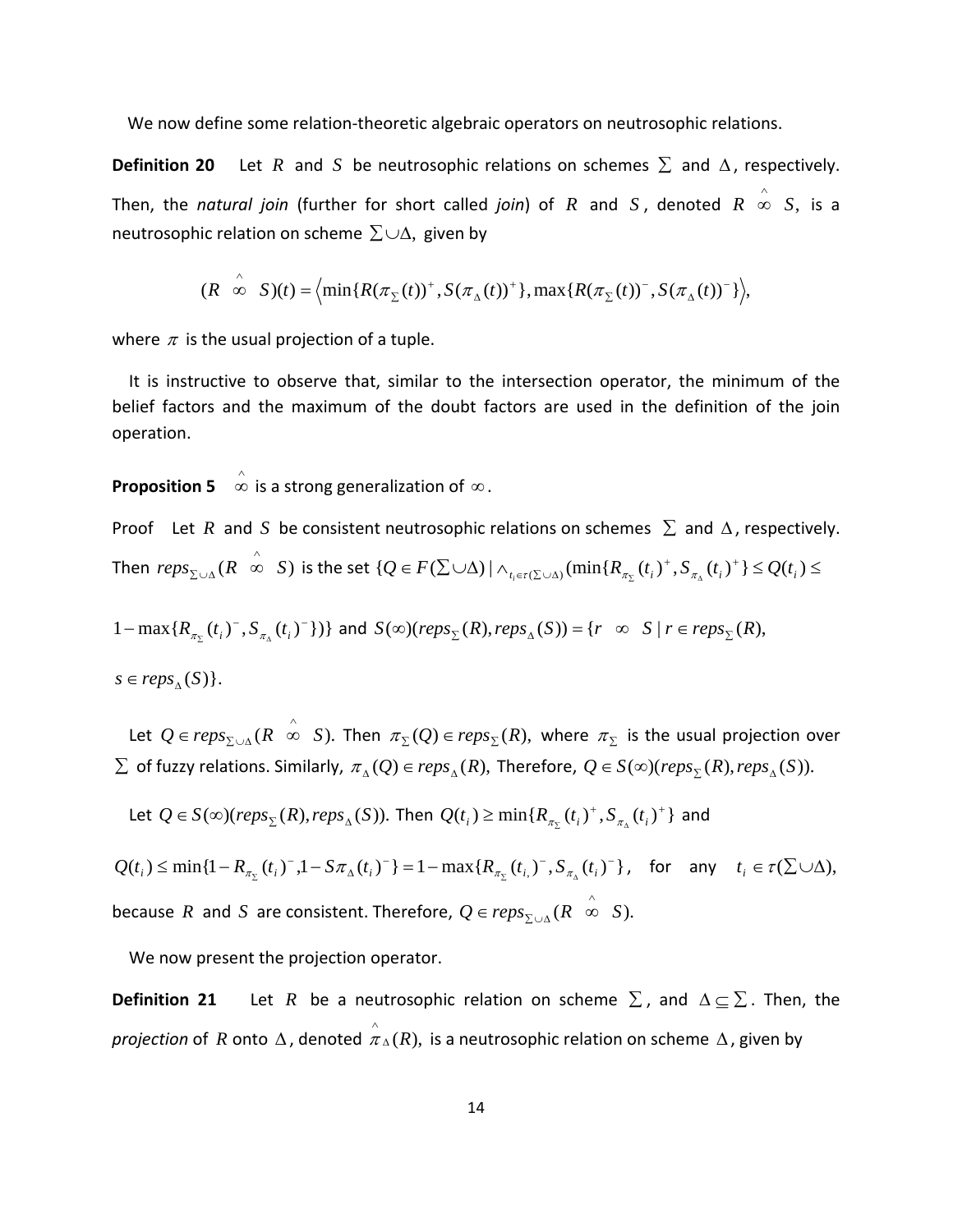$$
(\hat{\pi}_{\Delta}(R))(t) = \langle \max\{R(u)^+ \mid u \in t^{\Sigma}\}, \min\{R(u)^- \mid u \in t^{\Sigma}\}\rangle.
$$

 The belief factor of a tuple in the projection is the maximum of the belief factors of all of the tuple's extensions onto the scheme of the input neutrosophic relation. Moreover, the doubt factor of a tuple in the projection is the minimum of the doubt factors of all of the tuple's extensions onto the scheme of the input neutrosophic relation.

We present the selection operator next.

**Definition 22** Let *R* be a neutrosophic relation on scheme  $\Sigma$ , and let *F* be any logic formula involving attribute names in  $\Sigma$ , constant symbols (denoting values in the attribute domains), equality symbol =, negation symbol  $\neg$ , and connectives  $\vee$  and  $\wedge$ . Then, the *selection* of *R* by  $F$  , denoted  $\stackrel{\wedge}{\sigma}_F(R)$  , is a neutrosophic relation on scheme  $\Sigma$  , given by

$$
(\hat{\sigma}_F(R))(t) = \langle \alpha, \beta \rangle, \quad \text{where}
$$
\n
$$
\alpha = \begin{cases} R(t)^+ & \text{if } t \in \sigma_F(\tau(\Sigma)) \\ 0 & \text{otherwise} \end{cases} \quad \text{and} \quad \beta = \begin{cases} R(t)^- & \text{if } t \in \sigma_F(\tau(\Sigma)) \\ 1 & \text{otherwise} \end{cases}
$$

where  $\sigma_F$  is the usual selection of tuples satisfying  $F$  from ordinary relations.

 If a tuple satisfies the selection criterion, its belief and doubt factors are the same in the selection as in the input neutrosophic relation. In the case where the tuple does not satisfy the selection criterion, its belief factor is set to 0 and the doubt factor is set to 1 in the selection.

**Proposition 6** The operators  $\hat{\pi}$  and  $\hat{\sigma}$  are strong generalizations of  $\pi$  and  $\sigma$ , respectively.

Proof Similar to that of Proposition 5.

**Example 2** Relation schemes are sets of attribute names, but in this example we treat them as ordered sequence of attribute names (which can be obtained through permutation of attribute names), so tuples can be viewed as the usual lists of values. Let {*a*,*b*,*c*} be a common domain for all attribute names, and let *R* and *S* be the following neutrosophic relations on schemes  $\langle X, Y \rangle$  and  $\langle Y, Z \rangle$  respectively.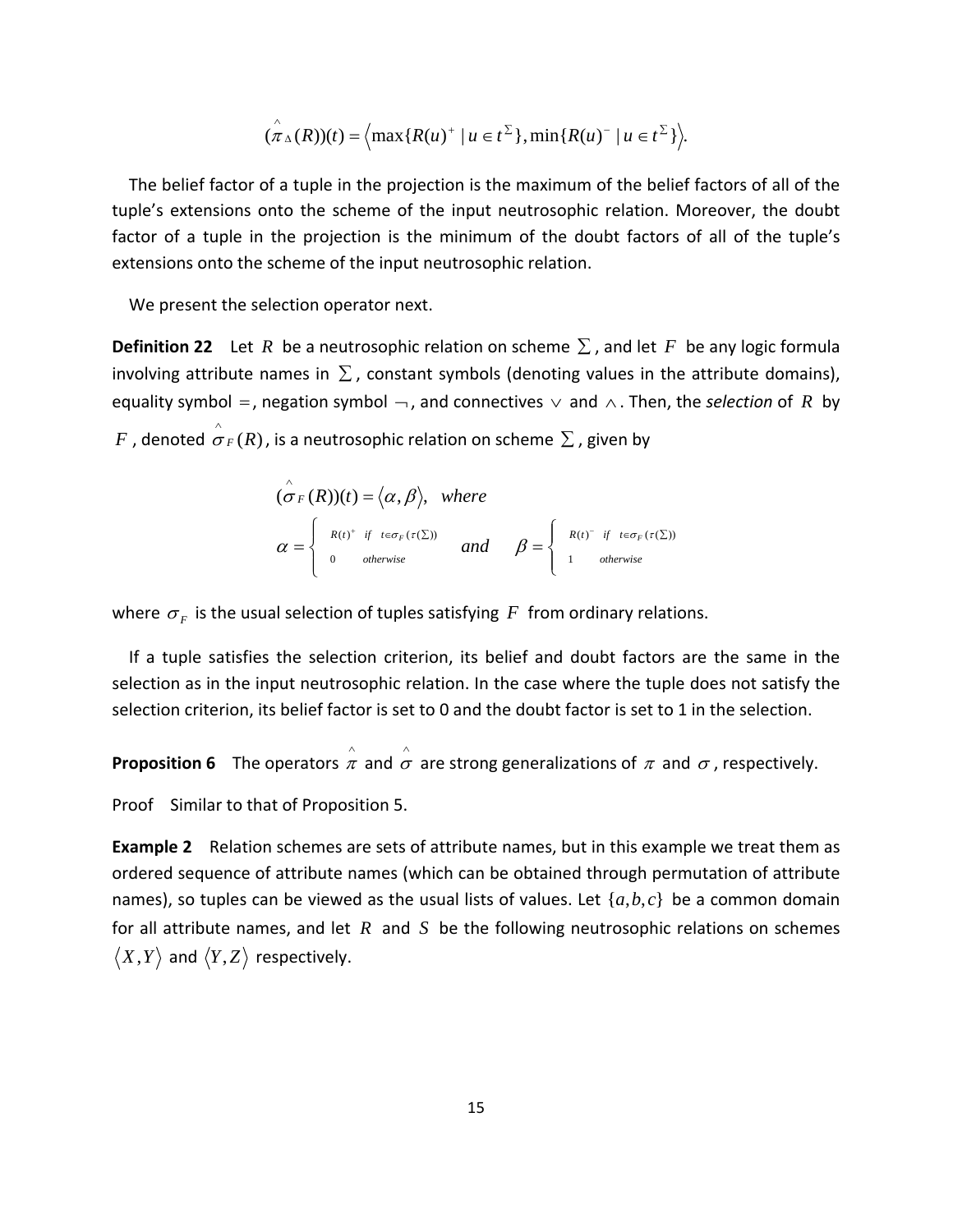| t      | R(t)  |
|--------|-------|
| (a,a)  | <0,1> |
| (a,b)  | <0,1> |
| (a, c) | <0,1> |
| (b,b)  | <1,0> |
| (b,c)  | <1,0> |
| (c,b)  | <1,1> |

| t      | S(t)  |
|--------|-------|
| (a, c) | <1,0> |
| (b,a)  | <1,1> |
| (c,b)  | <0,1> |

For other tuples which are not in the neutrosophic relations  $R(t)$  and  $S(t)$ , their  $\langle \alpha, \beta \rangle = \langle 0,0 \rangle$ which means no any information available. Because *R* and *S* are inconsistent, we first use split operation to transform them into pseudo‐consistent and apply the relation‐theoretic operations on them and transform the result back to arbitrary neutrosophic set using combine  $\mathsf{operation.}$  Then,  $T_1 = \nabla(\Delta(R) \stackrel{\wedge}{\infty} \Delta(S))$  is a neutrosophic relation on scheme  $\big\langle X,Y,Z\big\rangle$  and  $T_2 = \nabla(\overset{\wedge}{\pi}_{\langle X,Z\rangle}(\Delta(T_1)))$  and  $T_3 = \overset{\wedge}{\sigma}_{X \to Z}(T_2)$  are neutrosophic relations on scheme  $\big\langle X,Z\big\rangle$ .  $T_1$  ,  $T_2$ , and  $T_3$  are shown below:

| t       | $T_1(t)$ |
|---------|----------|
| (a,a,a) | < 0, 1 > |
| (a,a,b) | < 0, 1 > |
| (a,a,c) | <0,1>    |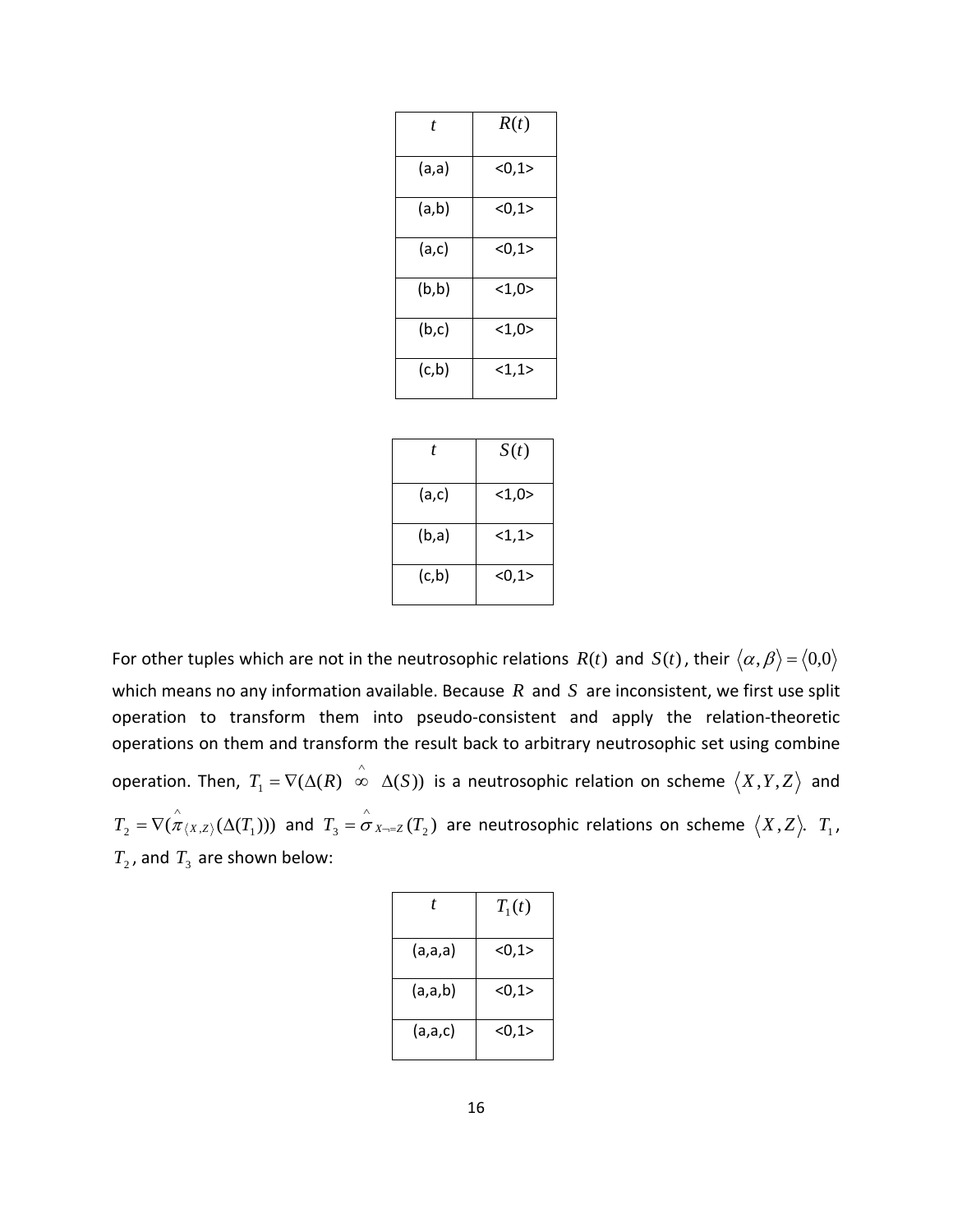| (a,b,a)   | <0,1>    |
|-----------|----------|
| (a,b,b)   | $<$ 0,1> |
| (a,b,c)   | $<$ 0,1> |
| (a,c,a)   | <0,1>    |
| (a, c, b) | < 0, 1 > |
| (a,c,c)   | <0,1>    |
| (b,b,a)   | <1,1>    |
| (b, c, b) | <0,1>    |
| (c,b,a)   | <1,1>    |
| (c,b,b)   | <0,1>    |
| (c,b,c)   | <0,1>    |
| (c, c, b) | (<0,1>   |

| t     | $T_{2}(t)$ |
|-------|------------|
| (a,a) | <0,1>      |
| (a,b) | <0,1>      |
| (a,c) | <0,1>      |
| (b,a) | <1,0>      |
| (c,a) | <1,0>      |

| t      | $T_{3}(t)$ |
|--------|------------|
| (a,a)  | < 0, 1 >   |
| (a,b)  | <0,1>      |
| (a, c) | < 0, 1 >   |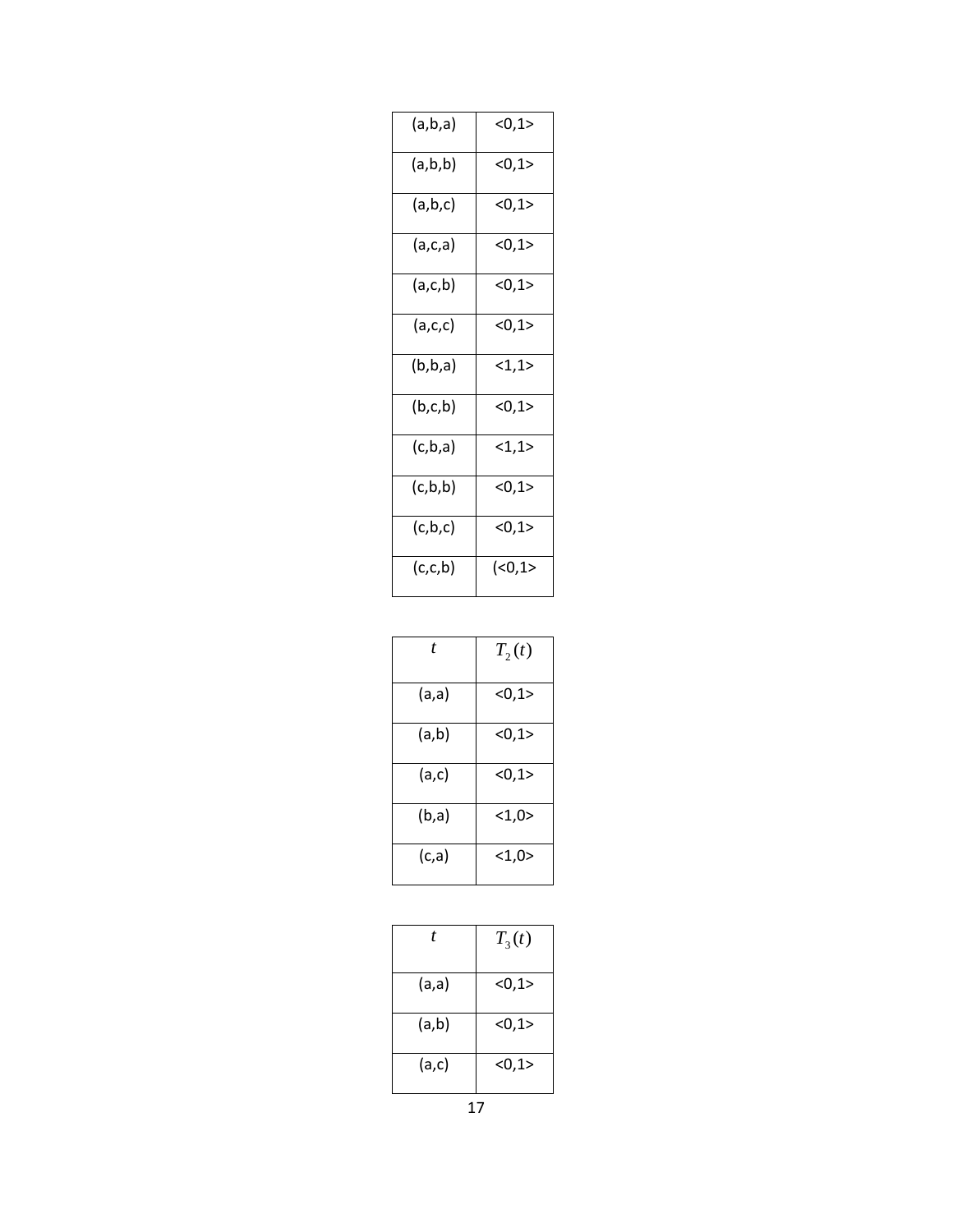| (b,a) | <1,0>    |
|-------|----------|
| (b,b) | < 0, 1 > |
| (c,a) | <1,0>    |
| (c,c) | <0,1>    |

# 5. An Application

 Consider the target recognition example presented in [36]. Here, an autonomous vehicle needs to identify objects in a hostile environment such as a military battlefield. The autonomous vehicle is equipped with a number of sensors which are used to collect data, such as speed and size of the objects (tanks) in the battlefield. Associated with each sensor, we have a set of rules that describe the type of the object based on the properties detected by the sensor.

 Let us assume that the autonomous vehicle is equipped with three sensors resulting in data collected about radar readings, of the tanks, their gun characteristics, and their speeds. What follows is a set of rules that associate the type of object with various observations.

#### **Radar Readings**:

- Reading  $r_1$  indicates that the object is a T-72 tank with belief factor 0.80 and doubt factor 0.15.
- Reading  $r_2$  indicates that the object is a T-60 tank with belief factor 0.70 and doubt factor 0.20.
- Reading  $r_3$  indicates that the object is not a T-72 tank with belief factor 0.95 and doubt factor 0.05.
- Reading  $r_4$  indicates that the object is a T-80 tank with belief factor 0.85 and doubt factor 0.10.

# **Gun Characteristics**:

• Characteristic  $c_1$  indicates that the object is a T-60 tank with belief factor 0.80 and doubt factor 0.20.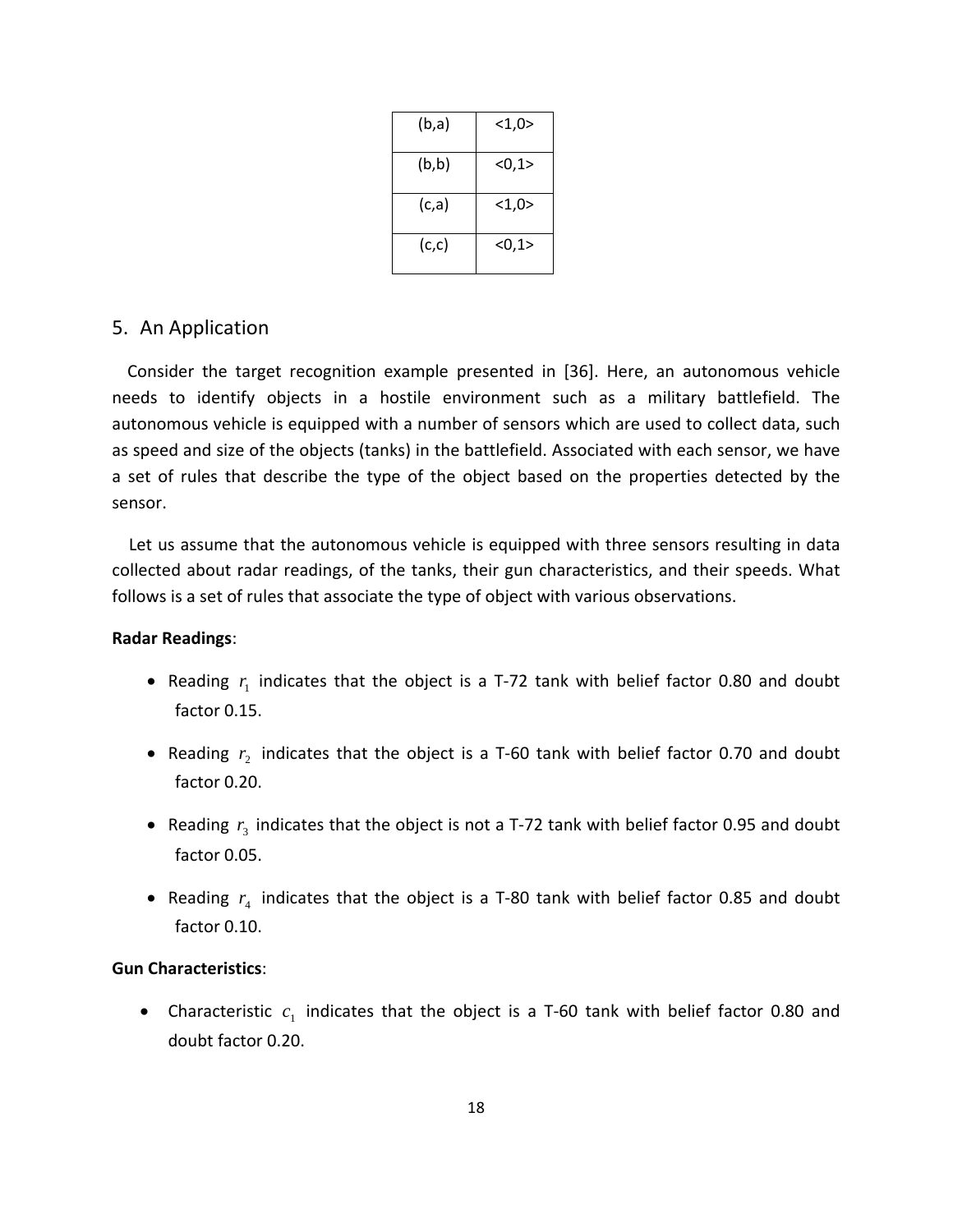- Characteristic  $c_2$  indicates that the object is not a T-80 tank with belief factor 0.90 and doubt factor 0.05.
- Characteristic  $c_3$  indicates that the object is a T-72 tank with belief factor 0.85 and doubt factor 0.10.

# **Speed Characteristics**:

- Low speed indicates that the object is a T‐60 tank with belief factor 0.80 and doubt factor 0.15.
- High speed indicates that the object is not a T‐72 tank with belief factor 0.85 and doubt factor 0.15.
- High speed indicates that the object is not a T‐80 tank with belief factor 0.95 and doubt factor 0.05.
- Medium speed indicates that the object is not a T‐80 tank with belief factor 0.80 and doubt factor 0.10.

These rules can be captured in the following three neutrosophic relations:

| Reading        | Object | <b>Confidence Factors</b> |
|----------------|--------|---------------------------|
| $r_{1}$        | $T-72$ | < 0.80, 0.15              |
| r <sub>2</sub> | $T-60$ | < 0.70, 0.20              |
| r <sub>3</sub> | $T-72$ | < 0.05, 0.95              |
| $r_{\rm 4}$    | $T-80$ | < 0.85, 0.10              |

# Radar Rules

# Gun Rules

| Reading | Object | <b>Confidence Factors</b> |
|---------|--------|---------------------------|
|         | T-60   | < 0.80, 0.20              |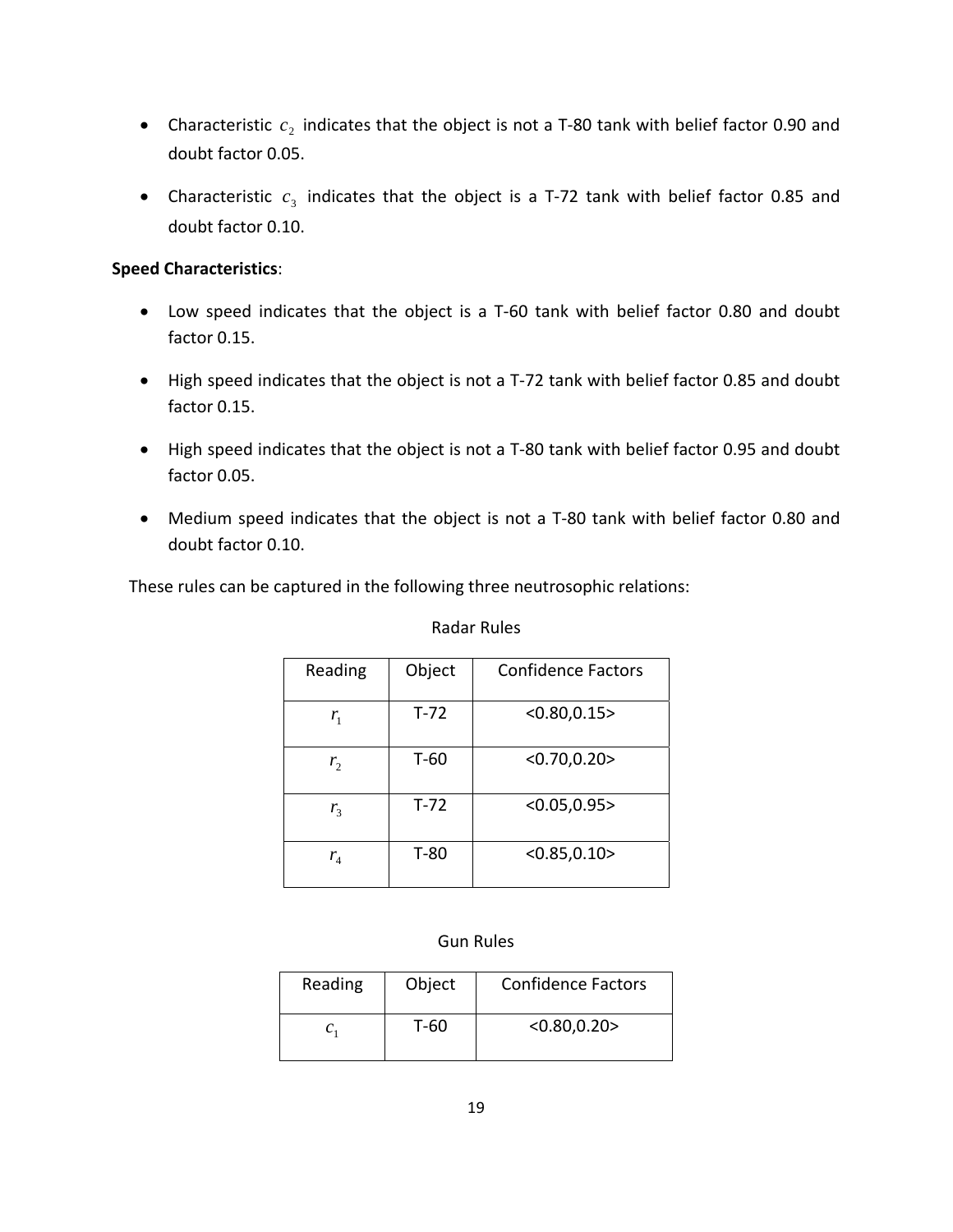| $\mathcal{C}_{\mathcal{D}}$ | $T-80$ | < 0.05, 0.90 |
|-----------------------------|--------|--------------|
| $c_{\scriptscriptstyle 2}$  | T-72   | < 0.85, 0.10 |

# Speed Rules

| Reading | Object | <b>Confidence Factors</b> |
|---------|--------|---------------------------|
| low     | T-60   | < 0.80, 0.15              |
| high    | $T-72$ | < 0.15, 0.85              |
| high    | T-80   | <0.05, 0.95>              |
| medium  | $T-80$ | < 0.10, 0.80              |

 The autonomous vehicle uses the sensors to make observations about the different objects and then uses the rules to determine the type of each object in the battlefield. It is quite possible that two different sensors may identify the same object as of different types, thereby introducing inconsistencies.

Let us now consider three objects  $o_1$ ,  $o_2$  and  $o_3$  which need to be identified by the autonomous vehicle. Let us assume the following observations made by the three sensors about the three objects. Once again, we assume certainty factors (maybe derived from the accuracy of the sensors) are associated with each observation.

| Object-id       | Reading     | <b>Confidence Factors</b> |
|-----------------|-------------|---------------------------|
|                 |             |                           |
|                 | $r_{3}$     | < 1.00, 0.00              |
|                 |             |                           |
| $\mathcal{O}_2$ | $r_{\rm i}$ | < 1.00, 0.00              |
|                 |             |                           |
|                 |             |                           |
| $\sigma_{3}$    | $r_{\rm 4}$ | < 1.00, 0.00              |
|                 |             |                           |

| Radar Data |  |
|------------|--|
|------------|--|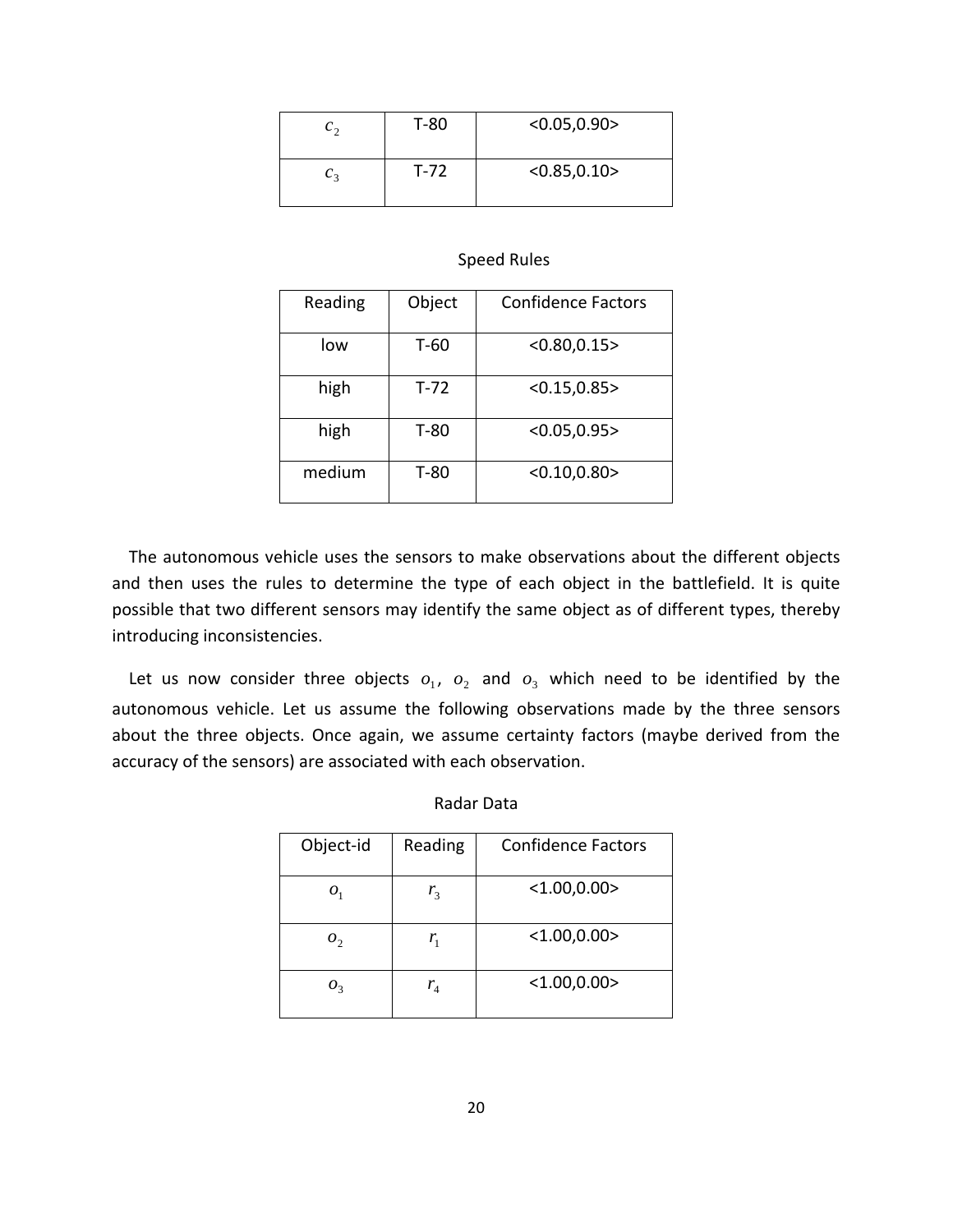#### Gun Data

| Object-id | Reading | <b>Confidence Factors</b> |
|-----------|---------|---------------------------|
| $\bm{o}$  | $c_3$   | < 0.80, 0.10              |
| ο,        | $c_{1}$ | < 0.90, 0.10              |
| $O_3$     | $c_{2}$ | < 0.90, 0.10              |

#### Speed Data

| Object-id      | Reading | Confidence Factors |
|----------------|---------|--------------------|
| O <sub>1</sub> | high    | < 0.90, 0.10       |
| o <sub>2</sub> | low     | < 0.95, 0.05       |
| $O_3$          | medium  | < 0.80, 0.20       |

 Given these observations and the rules, we can use the following algebraic expression to identify the three objects:

$$
\hat{\pi}_{Object-id,Object} (Radar Data \otimes Radar Rules) \hat{\wedge} \newline \hat{\pi}_{Object-id,Object} (Gun Data \hat{\otimes} Gun Rules) \hat{\wedge} \newline \hat{\pi}_{Object-id,Object} (Speed Data \hat{\otimes} Speed Rules)
$$

 The intuition behind the intersection is that we would like to capture the common (intersecting) information among the three sensor data. Evaluating this expression, we get the following neutrosophic relation:

| Object-id | Reading | <b>Confidence Factors</b> |
|-----------|---------|---------------------------|
|           | T-72    | <0.05, 0.00>              |
|           | T-80    | < 0.00, 0.05              |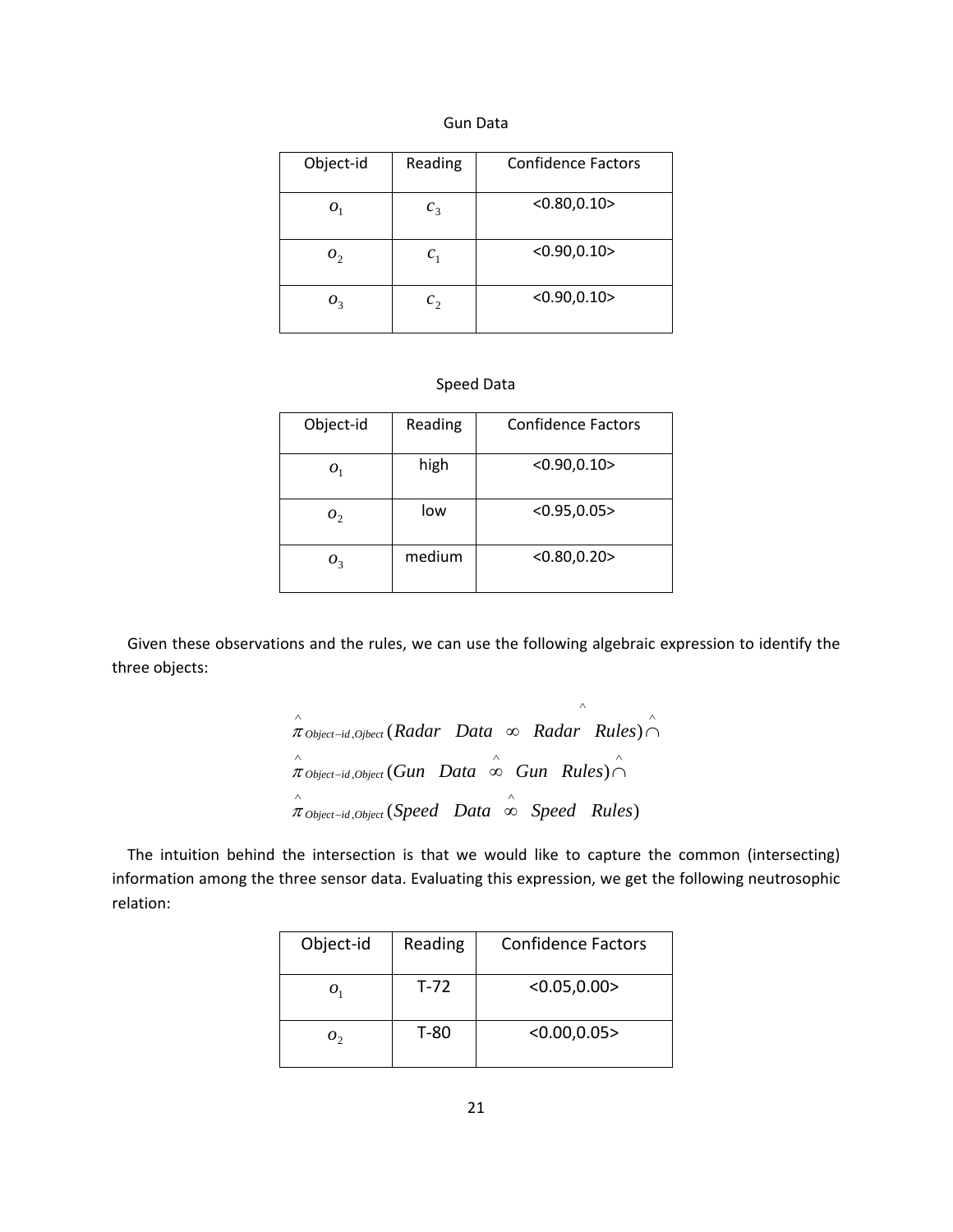| $T-80$ | <0.05, 0.00> |
|--------|--------------|
|        |              |

 It is clear from the result that by the given information, we could not infer any useful information that is we could not decide the status of objects  $o_1$ ,  $o_2$  and  $o_3$ .

# 6. Conclusions and Future Work

We have presented a generalization of fuzzy relations, intuitionistic fuzzy relations (intervalvalued fuzzy relations), and paraconsistent relations, called neutrosophic relations, in which we allow the representation of confidence (belief and doubt) factors with each tuple. The algebra on fuzzy relations is appropriately generalized to manipulate neutrosophic relations.

 Various possibilities exist for further study in this area. Recently, there has been some work in extending logic programs to involve quantitative paraconsistency. Paraconsistent logic programs were introduced in [37] and probabilistic logic programs in [38]. Paraconsistent logic programs allow negative atoms to appear in the head of clauses (thereby resulting in the possibility of dealing with inconsistency), and probabilistic logic programs associate confidence measures with literals and with entire clauses. The semantics of these extensions of logic programs have already been presented, but implementation strategies to answer queries have not been discussed. We propose to use the model introduced in this paper in computing the semantics of these extensions of logic programs. Exploring application areas is another important thrust of our research.

 We developed two notions of generalizing operators on fuzzy relations for neutrosophic relations. Of these, the stronger notion guarantees that any generalized operator is "well‐ behaved" for neutrosophic relation operands that contain consistent information.

For some well-known operators on fuzzy relations, such as union, join, and projection, we introduced generalized operators on neutrosophic relations. These generalized operators maintain the belief system intuition behind neutrosophic relations, and are shown to be "well‐ behaved" in the sense mentioned above.

 Our data model can be used to represent relational information that may be incomplete and inconsistent. As usual, the algebraic operators can be used to construct queries to any database systems for retrieving vague information.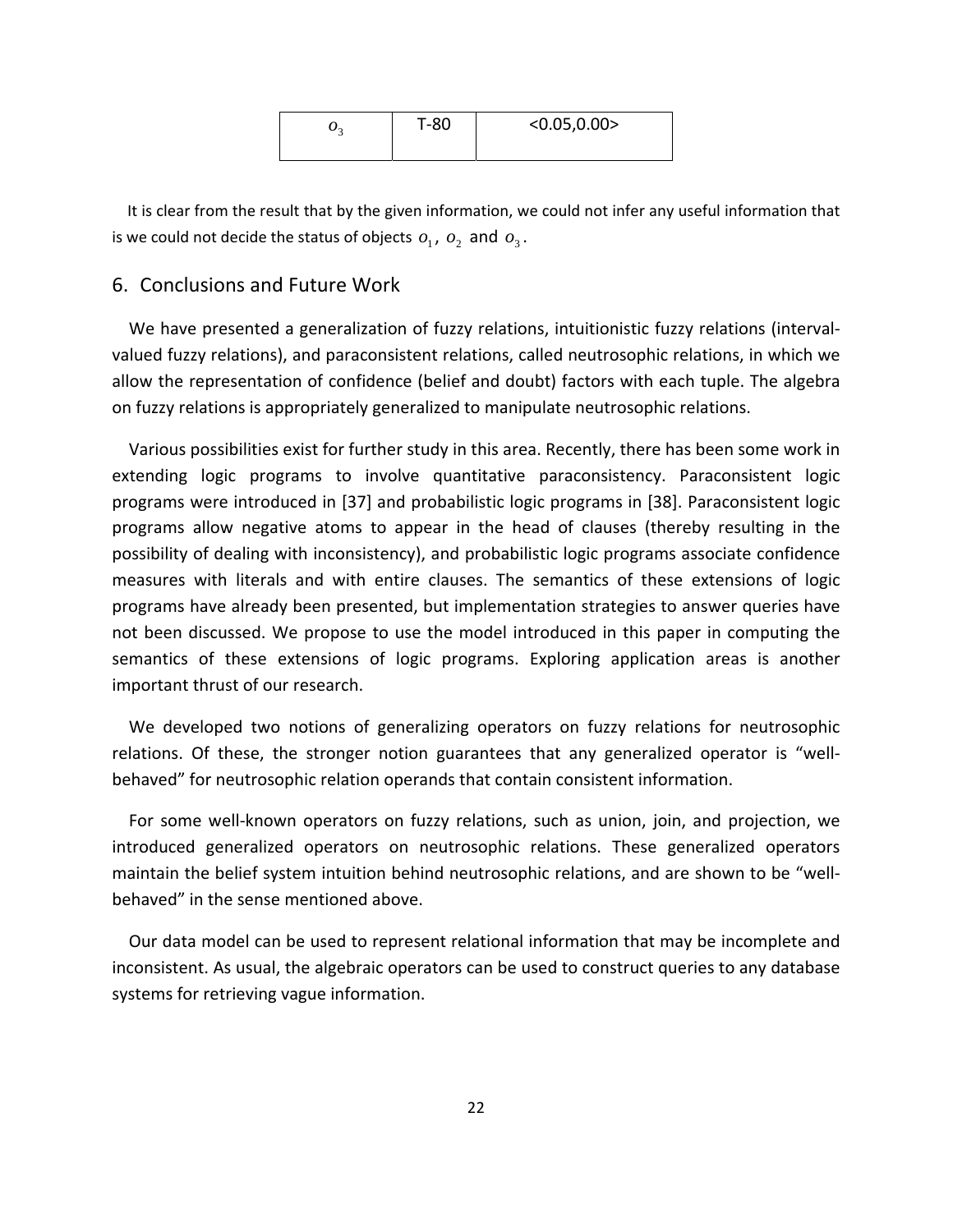# 7. References

[1] Haibin Wang, Praveen Madiraju, Yang‐Qing Zhang, and Rajshekhar Sunderraman, Interval Neutrosophic Sets, *International Journal of Applied Mathematics & Statistics*, vol. 3, no. M05, pp. 1‐18, March 2005.

[2] E.F. Codd, A Relational Model for Large Shared Data Banks, *Communications of the ACM*, 13(6):377‐ 387, June 1970.

[3] Elmasri and Navathe, *Fundamentals of Database Systems*, Addison‐Wesley,New York, third edition, 2000.

[4] A. Silberschatz, H. F. Korth, and S. Sudarshan, *Database System Concepts*, MCGraw‐Hill, Boston, third edition, 1996.

[5] S. Parsons, Current Approaches to Handing Imperfect Information in Data and Knowledge Bases, IEEE Trans, *Knowledge and Data Engineering*, 3:353‐372, 1996.

[6] J. Biskup, A Foundation of Codd's Relational Maybe‐operations, *ACM Trans. Database Systems*, 8, 4:608‐636, Dec. 1983.

[7] M. L. Brodie, J. Mylopoulous, and J. W. Schmidt, On the Development of Data Models, *On Conceptual Modeling*, 19‐47, 1984.

[8] E. F. Codd, Extending the Database Relational Model to Capture More Meaning, *ACM Trans. Database Systems*, 4(4):397‐434, Dec. 1979.

[9] W. Lipski, On Semantic Issues Connected with Incomplete Information Databases, *ACM Trans. Database Systems*, 4, 3:262‐296, Sept. 1979.

[10] W. Lipski, On Databases with Incomplete Information, *Journal of the Association for Computing Machinery*, 28:41‐70, 1981.

[11] D. Maier, *The Theory of Relational Databases*, Computer Science Press, Rockville, Maryland, 1983.

[12] K. C. Liu and R. Sunderraman, Indefinite and Maybe Information in Relational Databases, *ACM Trans. Database Systems*, 15(1):1‐39, 1990.

[13] K. C. Liu and R. Sunderraman, A Generalized Relational Model for Indefinite and Maybe Information, *IEEE Transaction on Knowledge and Data Engineering*, 3(1):65‐77, 1991.

[14] L. A. Zadeh, Fuzzy Sets, *Inf. Control*, 8:338‐353, 1965.

[15] I. Turksen, Interval Valued Fuzzy Sets Based on Normal Forms, *Fuzzy Sets and Systems*, 20:191‐210, 1986.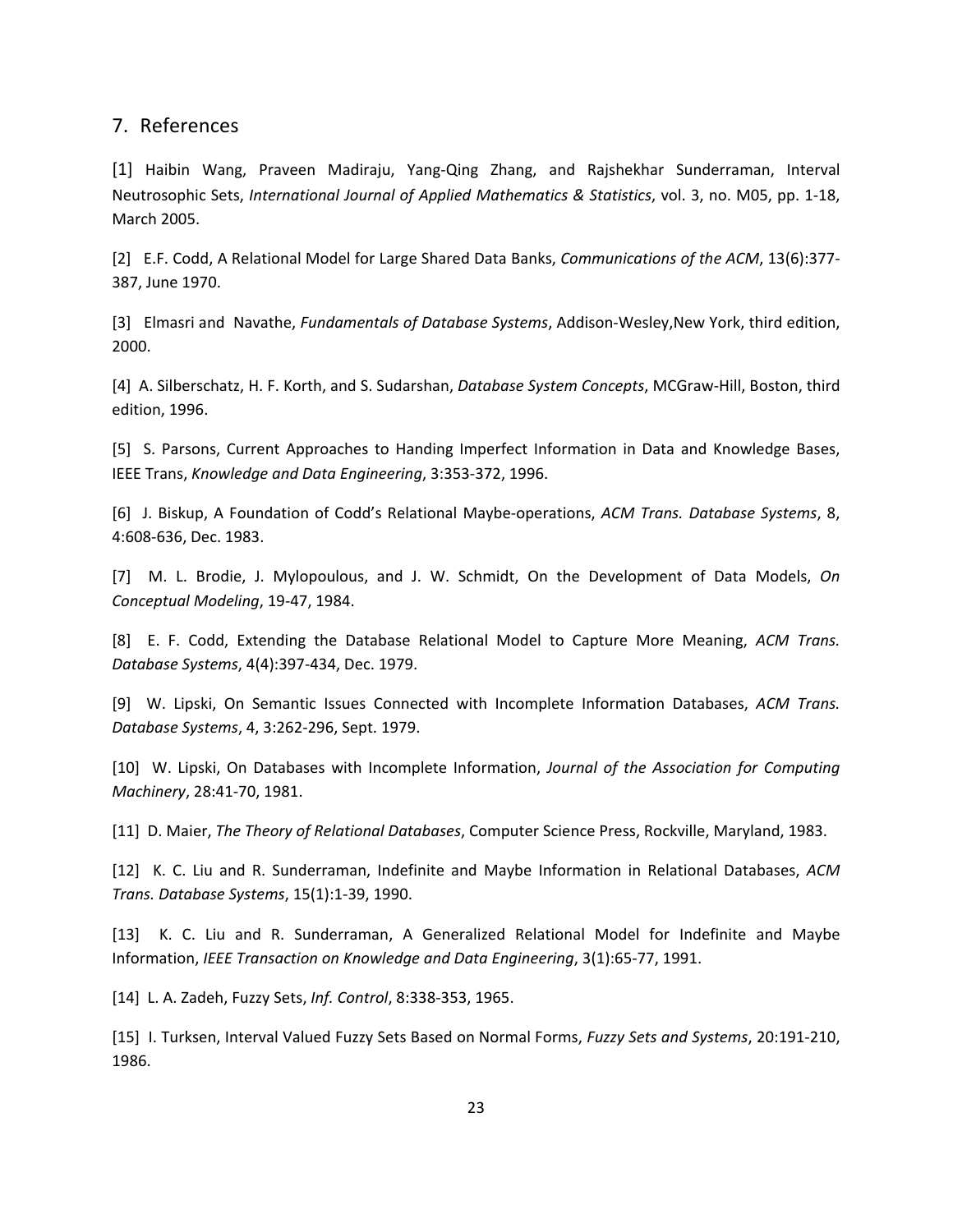[16] K. Atanassov, Intuitionistic Fuzzy Sets, *Fuzzy Sets and Systems*, 20:87‐96, 1986.

[17] M. Anvari and G. F. Rose, Fuzzy Relational Databases, *In Proceedings of the 1st International Conference on Fuzzy Information Processing*, Kuaui, Hawaii, CRC Press, 1984.

[18] J. F. Baldwin, A Fuzzy Relational Inference Language for Expert Systems, *In Proceedings of the 13th IEEE International Symposium on Multivalued Logic*, Kyoto, Japan, 416‐423, 1983.

[19] B. P. Buckles and F. E. Petry, A Fuzzy Representation for Relational Databases, *Fuzzy Sets and Systems*, 7:213‐226, 1982.

[20] S. K. Chang and J. S. Ke, Database Skeleton and Its Application to Fuzzy Query Translation, *IEEE Trans. Software Engineering*, 4:31‐43, 1978.

[21] J. Kacprzyk and A. Ziolkowski, Database Queries with Fuzzy Linguistic Quantifier, *IEEE Trans. Syst. Man Cyber*. 16, 3:474‐479, May/June, 1986.

[22] H. Prade, Lipski's Approach to Incomplete Information Databases Restated and Generalized in the Setting of Zadeh's Possibility Theory, *Inf. Syst.* 9, 1:27‐42, 1984.

[23] K. V. S. V. N. Raju and A. K. Majumdar, Fuzzy Functional Dependencies and Lossless Join Decompositon of Fuzzy Relational Database Systems, *ACM Trans. Database Systems*, 13, 2:129‐166, June 1988.

[24] L. A. Zadeh, Fuzzy Sets as the Basis for a Theory of Possibility, *Fuzzy Sets and Systems*, 1:1‐27, 1978.

[25] H. Prade and C. Testemale, Generalizing Database Relational Algebra for the Treatment of Incomplete or Uncertain Information and Vague Queries, *Information Sciences*, 34:115‐143, 1984.

[26] H. Prade and C. Testemale, Representation of Soft Constraints and Fuzzy Attribute Values by Means of Possibility Distributions in Databases, *Analysis of Fuzzy Information, Volume II, Artificial Intelligence and Decision Systems*, 213‐229, 1987.

[27] E. Wong, A Statistical Approach to Incomplete Information in Database Systems, *ACM Trans Database Systems*, 7:470‐488, 1982.

[28] R. Cavallo and M. Pottarelli, The Theory of Probabilistic Databases, In *Proceedings of the 13th Very Large Database Conference*, 71‐81, 1987.

[29] S. de Amo, W. Carnielli, and J. Marcos, A Logical Framework for Integrating Inconsistent Information in Multiple Databases, In *Proceeding of PoIKS' 02,* 67‐84, 2002.

[30] R. Bagai and R. Sunderraman, A Paraconsistent Relational Data Model, *International Journal of Computer Mathematics*, 55(1‐2):39‐55, 1995.